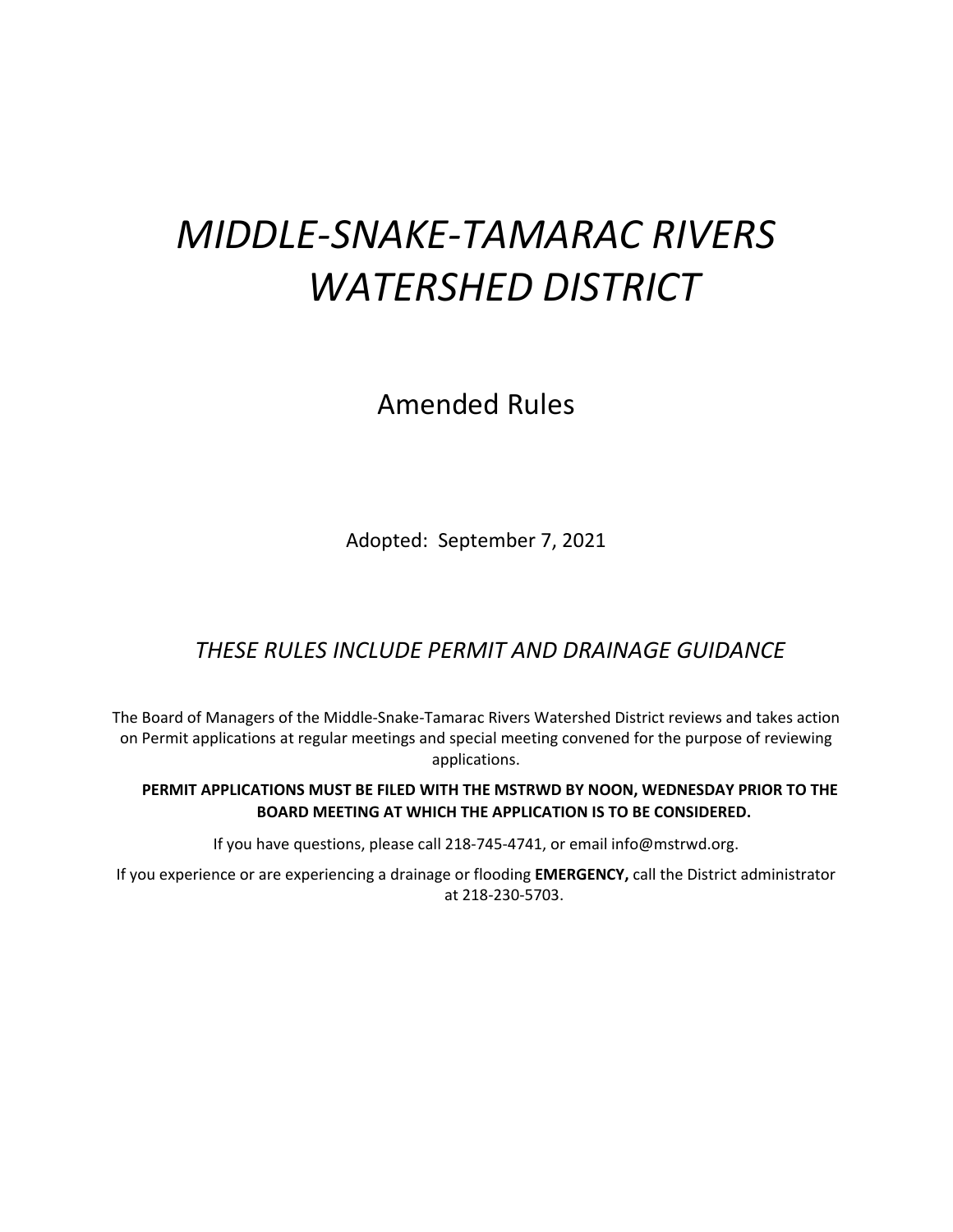### **Table of Contents**

| <b>Introduction</b>                                                                                                                                                                                                            |  |
|--------------------------------------------------------------------------------------------------------------------------------------------------------------------------------------------------------------------------------|--|
| Purpose                                                                                                                                                                                                                        |  |
| Adoption of Rules <b>continuum contract and continuum contract a</b> 3                                                                                                                                                         |  |
| <b>Rules</b>                                                                                                                                                                                                                   |  |
| <b>Inconsistent Provisions</b>                                                                                                                                                                                                 |  |
|                                                                                                                                                                                                                                |  |
| Rights of Appeal manufactured and according to Appeal and Appeal manufactured and according to the Rights of Appeal                                                                                                            |  |
| <b>Policy Statement</b>                                                                                                                                                                                                        |  |
| General Policy <b>manual continuum contract and continuum contract a</b> 4                                                                                                                                                     |  |
| Interrelation With Other Units of Government Factor (2008) 2014 12:30:44                                                                                                                                                       |  |
| $\bullet$                                                                                                                                                                                                                      |  |
| Review of Local Ordinances Before Passage (2001) Manuscrittism and Article of Local Ordinances Before Passage                                                                                                                  |  |
| Submission of Local Ordinances After Passage manufacture and contain an anti-<br>$\bullet$                                                                                                                                     |  |
| <b>Permits</b>                                                                                                                                                                                                                 |  |
| <b>Watershed District Permits</b>                                                                                                                                                                                              |  |
| Works Not Requiring Permits (2000) 2000 million and the Works Not Requiring Permits (2000) and the million and the Works Not Requiring Permits (2000) and the Marian and Maria Maria Maria Maria Maria Maria Maria Maria Maria |  |
| Works Requiring Permits <b>manufacture and contract the Contract Contract Contract Contract Contract Contract Control</b>                                                                                                      |  |
| Works Administratively Approved Farming Communication and Communication of<br>$\bullet$                                                                                                                                        |  |
| Permit Requirements и политической получи с тем и политической политической политической политической политиче                                                                                                                 |  |
|                                                                                                                                                                                                                                |  |
|                                                                                                                                                                                                                                |  |
|                                                                                                                                                                                                                                |  |
| Permit Reconsideration manufactured and the constraint resource of the consideration of the consideration of the constant of the constant of the constant of the constant of the constant of the constant of the constant of t |  |
| After-The-Fact Permits<br>$\bullet$                                                                                                                                                                                            |  |
| Surface Drainage And Flood Mitigation <b>contract to the Carolina Contract Praining</b> 12                                                                                                                                     |  |
| Surface Drainage и политический пользов по подделжи по подделении по подделении по подделжи по подделжи по по                                                                                                                  |  |
| <b>Dikes</b>                                                                                                                                                                                                                   |  |
| Subsurface Tile Drainage <b>contract to the Caracter Contract of the Caracter</b> 14                                                                                                                                           |  |
| Application                                                                                                                                                                                                                    |  |
| <b>Operating Plan</b>                                                                                                                                                                                                          |  |
|                                                                                                                                                                                                                                |  |
| <b>Enforcement And Financial Assurance</b>                                                                                                                                                                                     |  |
| <b>Manner of Enforcement</b>                                                                                                                                                                                                   |  |
| Investigation of Noncompliance<br>٠                                                                                                                                                                                            |  |
| Administrative Compliance Order<br>$\bullet$                                                                                                                                                                                   |  |
| <b>Board Hearing</b>                                                                                                                                                                                                           |  |
| $\bullet$                                                                                                                                                                                                                      |  |
| Installer Liability<br>$\bullet$                                                                                                                                                                                               |  |
| <b>Financial Surety</b>                                                                                                                                                                                                        |  |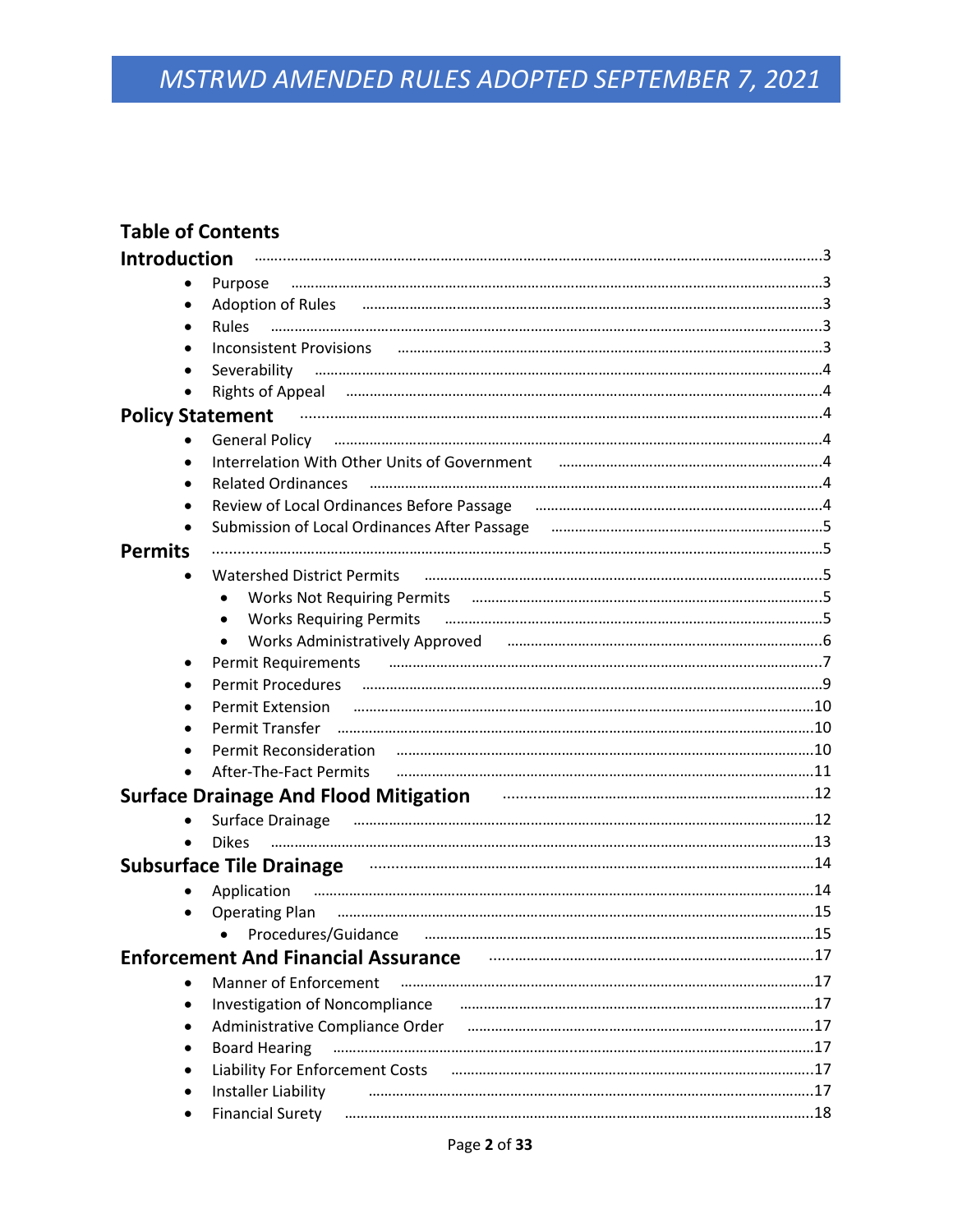| Appendix 29.000 million and the contract of the contract of the contract of the contract of the contract of the contract of the contract of the contract of the contract of the contract of the contract of the contract of th      |  |
|-------------------------------------------------------------------------------------------------------------------------------------------------------------------------------------------------------------------------------------|--|
| • Other Permitting Bodies Contact Information <b>manufacture of the Contact Information</b> and the Context of Terminian and Terminian and Terminian and Terminian and Terminian and Terminian and Terminian and Terminian and Term |  |
| • Culvert Size Chart и происходим по не для не для не для не для не для не для не для не для не для не для не д                                                                                                                     |  |
| • Subsurface Tile Drainage Diagram (11) (1998) (1998) 323                                                                                                                                                                           |  |
|                                                                                                                                                                                                                                     |  |
|                                                                                                                                                                                                                                     |  |
|                                                                                                                                                                                                                                     |  |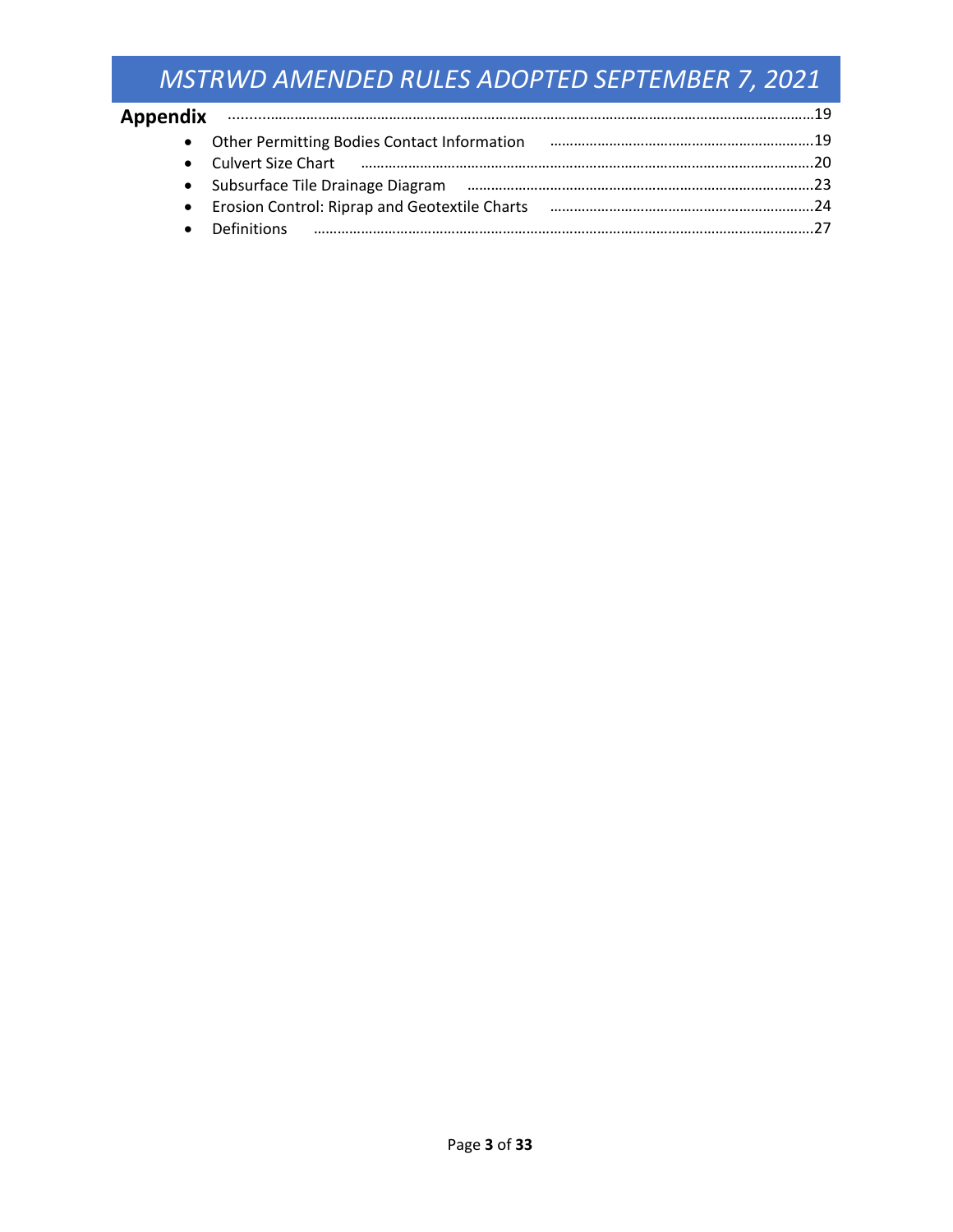#### **Introduction**

The Middle‐Snake‐Tamarac Rivers Watershed District (MSTRWD) was established by order of the Minnesota Water Resources Board on August 28th, 1970. The MSTRWD encompasses portions of Marshall, Polk, Pennington, Kittson, and Roseau Counties in Minnesota.

#### Purpose

The purpose of these Rules are to implement the purposes of the Minnesota Watershed Act, more fully set forth in Minnesota Statutes Chapter (M.S.) 103D, to implement the powers of the Managers and to implement the goals, objectives, policies and standards contained in the MSTRWD's approved Watershed Management Plan (WMP). These Rules are adopted pursuant to the provisions of M.S. 103D.341 and are deemed to be necessary, proper and desirable to implement the provisions of M.S. 103D in any and all purposes for which the MSTRWD was established.

#### Adoption of Rules

The MSTRWD Board of Managers shall comply with the following procedure in adopting Rules.

- A. A copy of the proposed Rules or amendments shall be submitted to each Manager of the MSTRWD at least 30 days prior to its adoption by the Board.
- B. Any proposed rule or amendment shall be adopted by majority vote of the Board after a public hearing has been held on said proposed rule or amendment as required by M.S. 103D.341. The public hearing shall be at a date, time, and place set by the Board and notice of said hearing shall be given as required by M.S. 103D.341.
- C. The original copy of the Rules shall be kept in the files of the MSTRWD and in addition, copies shall be prepared for distribution to the County Auditors and County Commissioners of each affected county in the MSTRWD, and to the Township Board Supervisors of each township being wholly or partially in the confines of the MSTRWD. Copies shall also be distributed to all cities within the confines of the MSTRWD and to the appropriate regional development commissions, Commissioner of the Minnesota Pollution Control Agency, the Commissioner of the Department of Natural Resources of the State of Minnesota, the Minnesota State Department of Health, the Minnesota Environmental Quality Board, the Minnesota Department of Transportation and the Minnesota Board of Water & Soil Resources.
- D. Each rule adopted by the Board shall have the full force and effect of law.

#### Rules

The Board shall be empowered to amend the Rules of the MSTRWD. Any interested person may petition the Board for an amendment to the Rules.

#### Inconsistent Provisions

If any Rule herein is inconsistent with the provisions of M.S. 103D, or other applicable laws of the State of Minnesota, the provisions of M.S. 103D or other applicable law shall govern.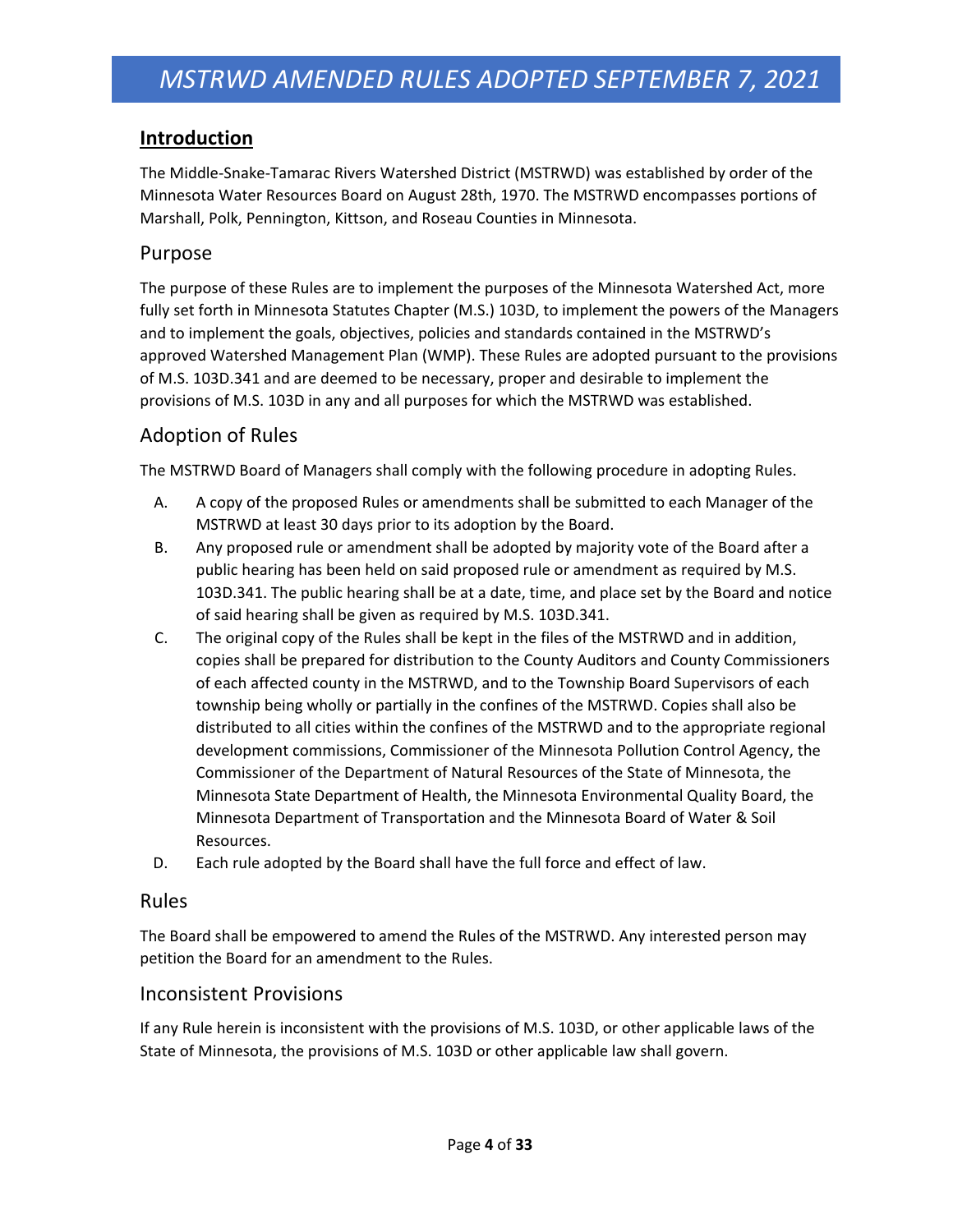### Severability

In the event that any section, phrase, clause, or condition of these Rules is declared to be invalid by a court of competent jurisdiction, the same shall not affect the validity of these Rules as a whole and only the part so declared to be invalid shall be affected.

### Rights of Appeal

Any person believed to be adversely affected by the adoption or enforcement of these Rules, or by any action of the Board rising out of the pursuant to the adoption or enforcement of these Rules may appeal in accordance with appellate procedure under M.S. 103D.

### **Policy Statement**

### General Policy

The MSTRWD Board of Managers accepts the responsibilities with which it is charged as a governing body by Minnesota Statutes. The Board, in the conduct of the duties and responsibilities conferred upon it, does not intend to usurp the authority or responsibilities of other agencies or governing bodies, however, it will not avoid its responsibilities and obligations. It is the stated intent of the Board that no person shall be deprived or divested of any previously established beneficial use or right, by any Rule of the MSTRWD, without due process of law. All Rules of this District shall be construed according to this intention. Further, it is the intention of the Board to promote the use of the waters and related resources within the MSTRWD in a reasonable and orderly manner so as to improve the general welfare and public health for the benefit of the residents of the MSTRWD.

### Interrelation with Other Units of Government

It is the stated intention of the Board to cooperate with all federal, state, and local units of government and their respective agents in the conservation of the natural water resources for the common good of the public, and also to act as a coordinating agency for said governmental units and agencies in the development and implementation of policies, procedures and regulations concerning water and related resources within the MSTRWD.

### Related Ordinances

In the interest of public health and to prevent pollution of the waters within the MSTRWD, applicable county ordinances and state agency rules regarding the disposal of wastes, are by reference hereby adopted as Rules of the MSTRWD within the limits of the statutory authority granted to the Board.

### Review of Local Ordinances Before Passage

Copies of proposed county, municipal and township ordinances relating to surface water drainage, flood plain, and shoreland uses within the District shall be submitted to the Board thirty (30) days prior to the first public hearing for review and comment.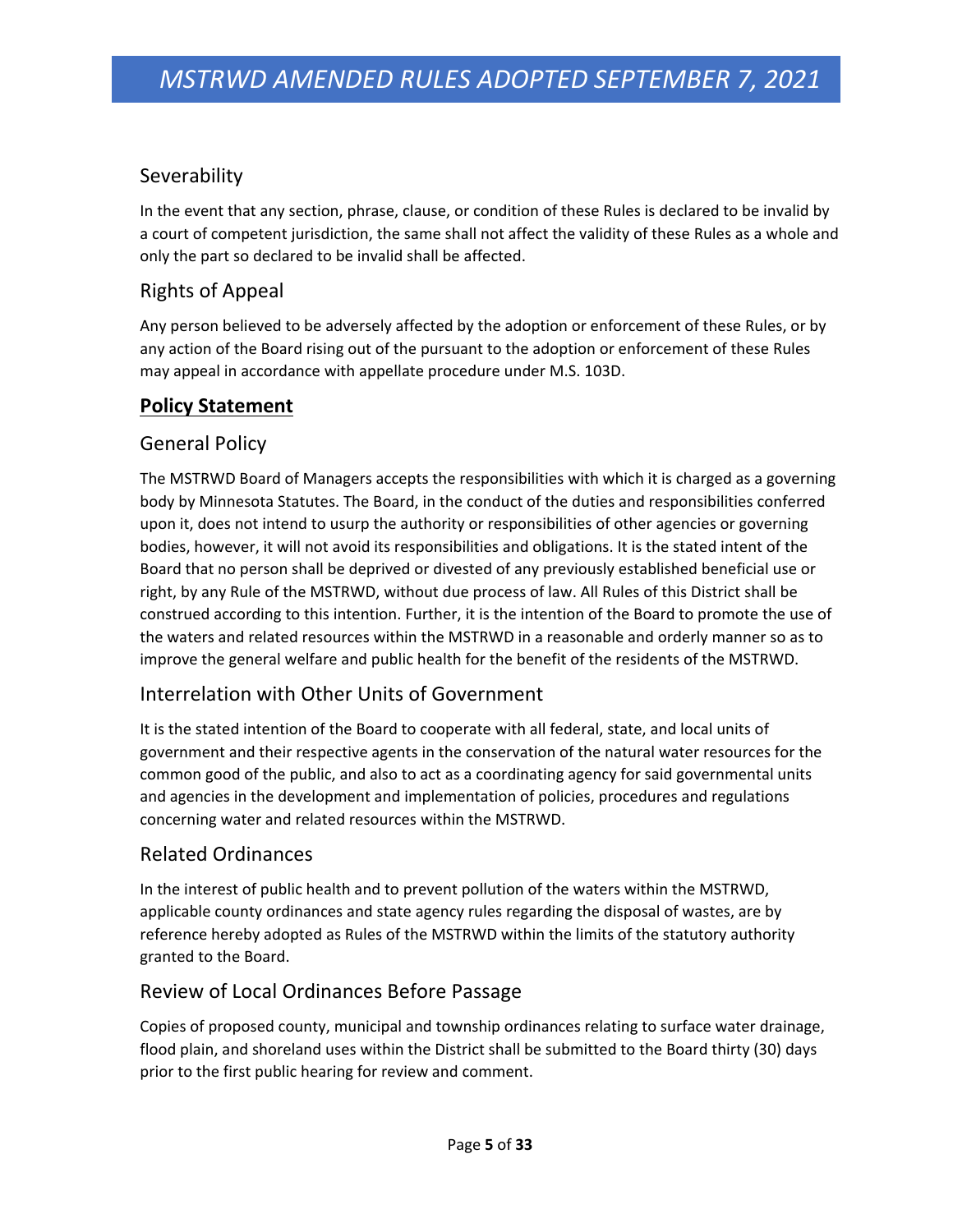#### Submission of Local Ordinances After Passage

Ordinances relating to surface water drainage, flood plain, and shoreland uses shall be submitted to the MSTRWD Board within thirty (30) days after passage.

### **Permits**

The Permit requirements are not intended to delay or inhibit development. Rather, Permits are necessary so that the Board is kept informed of planned work, can advise Permit applicants and, in some cases, provide assistance, and to ensure that land disturbing work and development occurs in an orderly manner and in accordance with the WMP.

#### Watershed District Permits

These Rules apply to all owners of property within the jurisdictional boundary of the MSTRWD; to all municipalities and Road authorities within the jurisdictional boundary of the MSTRWD; to all installers performing work, subject to permitting requirements under these Rules; and to the State of Minnesota and its agencies – to the extent the State has subjected itself to the jurisdiction of the MSTRWD.

#### o Works Not Requiring Permits

No Permit from the MSTRWD is required:

- A. To perform maintenance on an existing drainageway that is not under the authority of the MSTRWD. A landowner or public entity performing maintenance is responsible for ensuring the work constitutes maintenance as defined on Page 28 in these Rules. If a landowner is unsure whether proposed work constitutes maintenance, they may seek technical assistance from the MSTRWD.
- B. To maintain, repair or replace damaged subsurface tile drainage or subsurface tile drainage pump within a private drainageway without altering the original permitted design of the system.
- C. To install in‐field drainage improvements where the outlet for such improvements is not a public drainage system and the immediate downstream outlet control (i.e. a culvert or other restriction) is not improved.
- D. To perform maintenance or repair on levees and dikes which does not alter the original works permitted by the MSTRWD.
- E. To install, extend or alter a dike, if the final dike (taken as a whole) does not have a cumulative effect of altering the drainage of more than ten (10) acres of land.
- F. Nothing herein shall relieve the applicant of the responsibilities of obtaining any other authorization required by law or regulation, or alter the applicant's responsibility or liability under statutory or common law.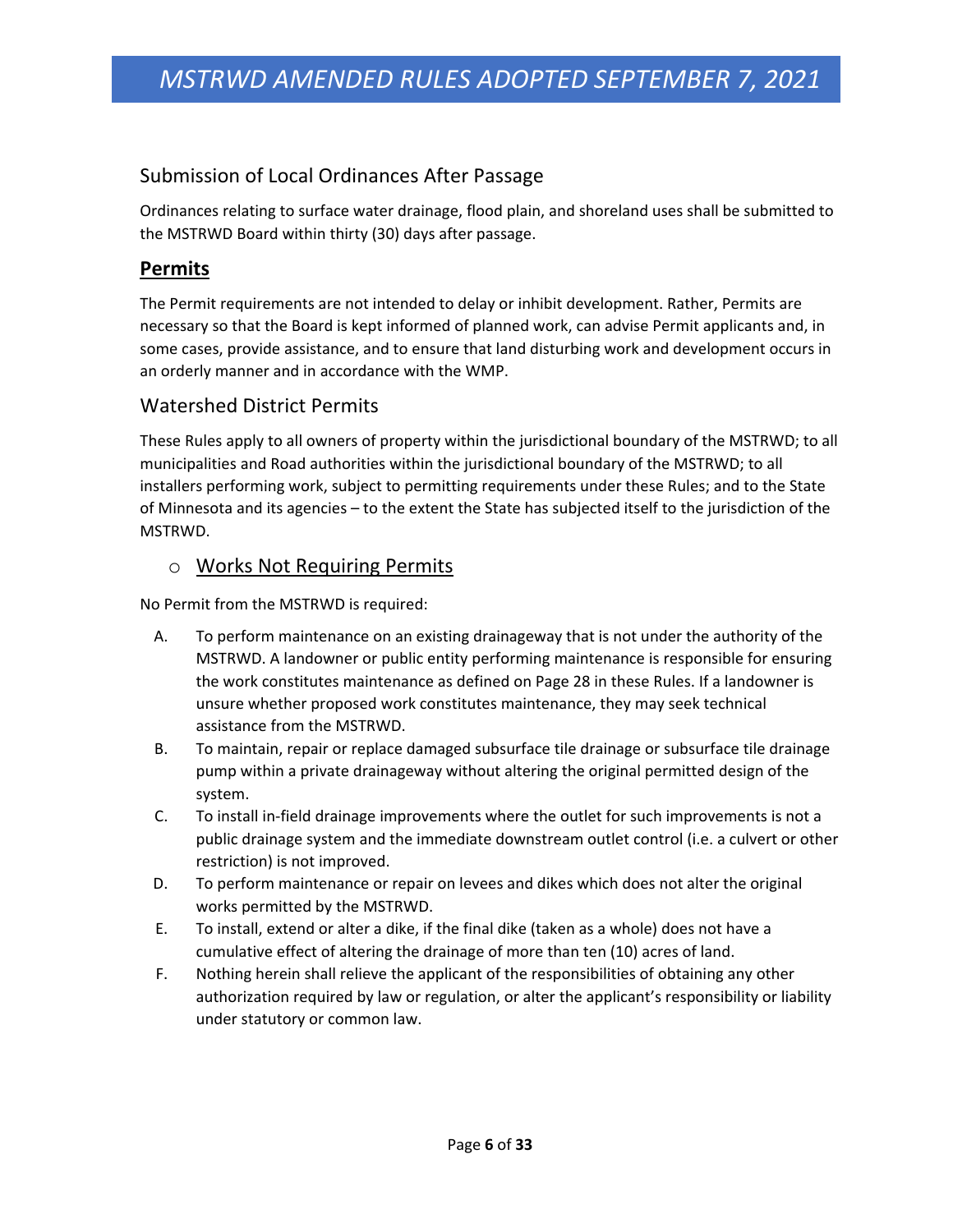#### o Works Requiring Permits

A Permit shall be obtained from the MSTRWD prior to any work being commenced for:

- A. Waste disposed of directly or indirectly into any drainageway, including public drainage systems.
- B. Any in‐field drainage, including installation of surface and subsurface drains, which create new or improved existing downstream outlet control on a public drainage system.
- C. Any installation of a new or improvement to an existing subsurface tile drainage system which increases drainage coefficient.
- D. Any new diking, excavating or levee construction or improvement to an existing bridge, dike, levee or culvert in or adjacent to any drainageway that will change the hydraulic efficiency of the drainageway or restrict flows adjacent to the drainageway.
- E. Any work causing the flow or drainage of surface water to cross a sub-watershed boundary and thereby deliver water into another sub‐watershed.
- F. Any diversion or acceleration of water into any public drainage system from any land not assessed to that drainage system.
- G. Any construction, installation or alteration of a road or utility crossing beneath a public drainage system.
- H. Any pumping of water, including the use of temporary or portable pumps, into a public drainage system or other drainageway. In emergency situations such pumping may be subject to an after-the-fact permit as provided in these Rules.
- I. Any installation, extension or alteration of a dike, if the final dike (taken as a whole) has a cumulative effect of altering the drainage of more than ten (10) acres of land.

As a condition of a Permit, the Board may require monitoring of the work proposed by a Permit applicant. The Board may require the applicant to be responsible for some or all monitoring costs and expenses incurred as a condition of the permit.

A Permit granted by the MSTRWD does not relieve the applicant of the responsibilities of obtaining any other authorization required by law or regulation, or alter the applicant's responsibility or liability under statutory or common law.

#### o Works Administratively Approved

The MSTRWD Administrator is authorized to approve the following Permit applications without Board consideration or approval:

- A. Emergency repairs requested by a governmental agency concerning public safety.
- B. Lengthening of an in‐place culvert.
- C. To maintain or replace culverts or crossings, so long as the replacement or maintenance does not increase or change the hydraulic capacity, size, elevation or location of the culvert or crossing.
- D. Requests from other governmental agencies (township, city, county, state) that include hydraulic analysis performed by a Licensed Professional Engineer.
- E. Culverts installed in drainageways that conform to the MSTRWD's Culvert Size Chart contained in Appendix II.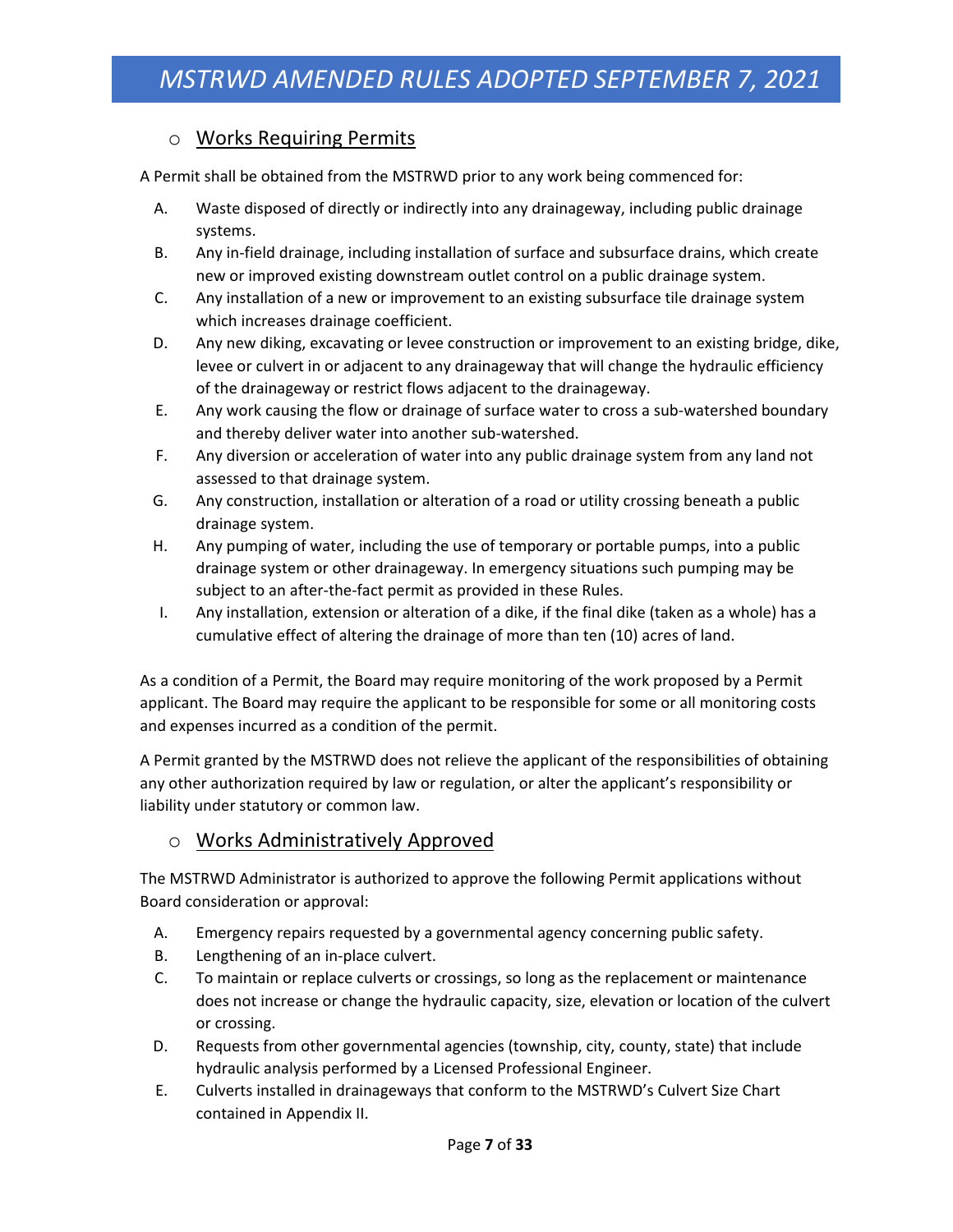- F. Relocation of crossings that do not alter the hydrology of a drainageway.
- G. Improvements to culverts of less than eighteen (18) inches to a culvert size of eighteen (18) inches or less, provided the elevation and location of the culvert remains the same.
- H. Permits for tile drainage installation for a farm yard, homestead, bin site, commercial site, or permits for sub‐surface drainage involving similar small‐impact projects.

In addition to the other guidelines and standards outlined herein, when considering the types of Permit applications described under Works Administratively Approved paragraphs A, B, C, D, E, F, G,H the following Rules shall apply:

- I. The MSTRWD Administrator shall not approve Permit applications which propose to change the elevation or grade of a drainageway.
- J. The MSTRWD Administrator may add reasonable conditions to the approval of a Permit to address site‐specific or work‐specific concerns. Conditions requiring performance prior to the initiation of work shall be met before the applicant can begin work. All conditions of the Permit, to the extent possible, shall be met before the Permit installation can be deemed complete.
- K. If a Permit application meets the administrative approval requirements (under Works Administratively Approved paragraphs A, B, C, D, E, F, G but the MSTRWD Administrator determines that administrative approval is inappropriate due to unusual circumstances or additional information is required, the Permit application shall be brought before the Board for their review and approval.
- L. The MSTRWD Administrator shall report all administratively approved Permits to the Board.
- M. The MSTRWD Administrator is not authorized to deny a permit but may provide the Board with a recommendation for denial of the Permit application, including reasons for denial.

#### All Permit Requirements

- A. Permit applications must be submitted on the form provided by the MSTRWD and must include all exhibits as set forth in these Rules. Permit Application Forms are available on the MSTRWD's website at: http://mstrwd.org/drainage‐permits/ or at the MSTRWD office.
- B. All applicants using a commercial installer of any kind (whether in whole or just part) must list on the permit application the name(s) of the installer(s), the name of the installer's contact person, and the contact person's cell phone number and email address.
- C. The Board reviews and takes action on Permit applications at regular meetings and special meeting convened for the purpose of reviewing applications.
- **D. ONLY PERMIT APPLICATIONS WHICH ARE FILED WITH THE MSTRWD BY NOON, WEDNESDAY PRIOR TO THE BOARD MEETING ARE ELIGIBLE FOR CONSIDERATION AT THE BOARD MEETING.**  The earlier an application is filed, the more likely it is to be reviewed by staff and placed on the agenda of the next Board meeting.
- E. No land‐disturbing or other work that requires a Permit shall commence prior to receiving authority from the Board or the MSTRWD administrator. If land‐disturbing or other works occurs before a Permit is granted, the landowner will be required to apply for an after-thefact Permit (see page 11 After-The-Fact Permits). Once a permit is granted, the applicant or their installer must notify the District office AT LEAST ONE DAY PRIOR TO COMMENCING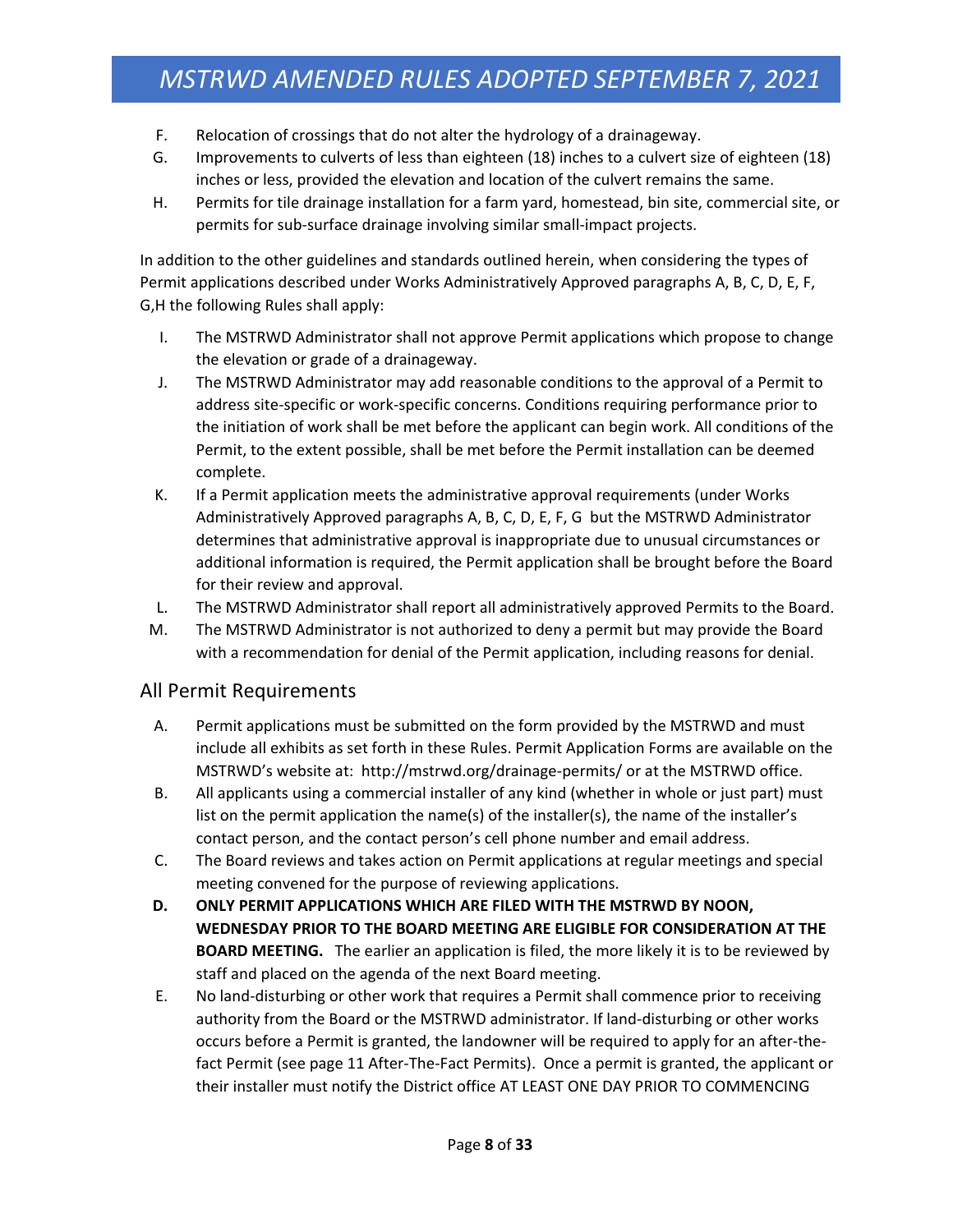WORK that work is about to commence and must provide an estimated starting date and an estimated completion date.

- F. NO PERMIT IS VALID UNTIL THE APPLICANT'S INSTALLER PROVIDES THE DISTRICT OFFICE WITH A WRITTEN ACKNOWLEDGMENT OF RECEIPT OF THE PERMIT AND ITS CONDITIONS.
- G. A Permit is valid for one year from the date of approval, unless specified otherwise or the Permit is suspended or revoked.
- H. The MSTRWD may suspend or revoke a Permit issued under these Rules wherever the Permit is issued on the basis of incorrect information supplied to the MSTRWD by the applicant or when the permitee is in violation of the terms or conditions of the Permit.
- I. A Permit is permissive, meaning that the works permitted are allowed but not obligatory. Obtaining a Permit from the MSTRWD does not relieve the applicant from the responsibility to comply with any procedures or approvals that may be required by other law rule, regulation, requirement or standard of any applicable federal, state, county, township, local government or subdivision, or local agency.
- J. By submitting a Permit application, the Permit applicant consents to entry and inspection of the subject property by the MSTRWD and its authorized agents. Said inspection shall occur at reasonable times and as necessary to evaluate the Permit application and the proposed work. Whenever possible, the MSTRWD shall contact the landowner prior to entry for inspection.
- K. If the nature of a Permitted activity involves increased expenses to be incurred by the MSTRWD, the applicant shall pay an inspection fee as determined by the Board in accordance with M.S. 103D.345.

M.S. 103D.345, Subd 1 and 2, states that a watershed district may charge a permit application fee not to exceed \$10 and an inspection fee of at least \$35. The inspection fee may include the cost of investigating the permit application and the area affected by the proposed activity, analysis of the proposed activity, services of a consultant, and any required subsequent monitoring or inspection of the proposed activity for compliance with the Permit terms or conditions. Costs of monitoring an activity authorized by a permit may be charged and collected as necessary after issuance of the permit or a security may be required as a condition of the permit.

- L. The MSTRWD's permitting program is subject to the timeline and automatic approval provisions of M.S. 15.99. Failure of the MSTRWD to meet an approval deadline under M.S. 15.99 shall not authorize any work which is otherwise prohibited or illegal under applicable law.
- M. The applicant and the landowner or authorized agent(s) must sign the application form.
- N. The responsible party must contact the MSTWRD office at least one business day prior to beginning work on site. If the responsible party fails to do so, additional inspection fees may be assessed against the landowner, the applicant, or both.
- O. If a Permit application will involve a culvert, please refer to the Culvert Size Chart in Appendix 2. These sizing guidelines are considered by MSTRWD staff and the Board when reviewing Permit applications.
- P. Drawings or plans that adequately depict the work sought to be permitted must accompany the Permit Application Form. Drawings or plans are not required to be prepared by an engineer but must include sufficient detail (locations, elevations, sizes, etc.) to allow for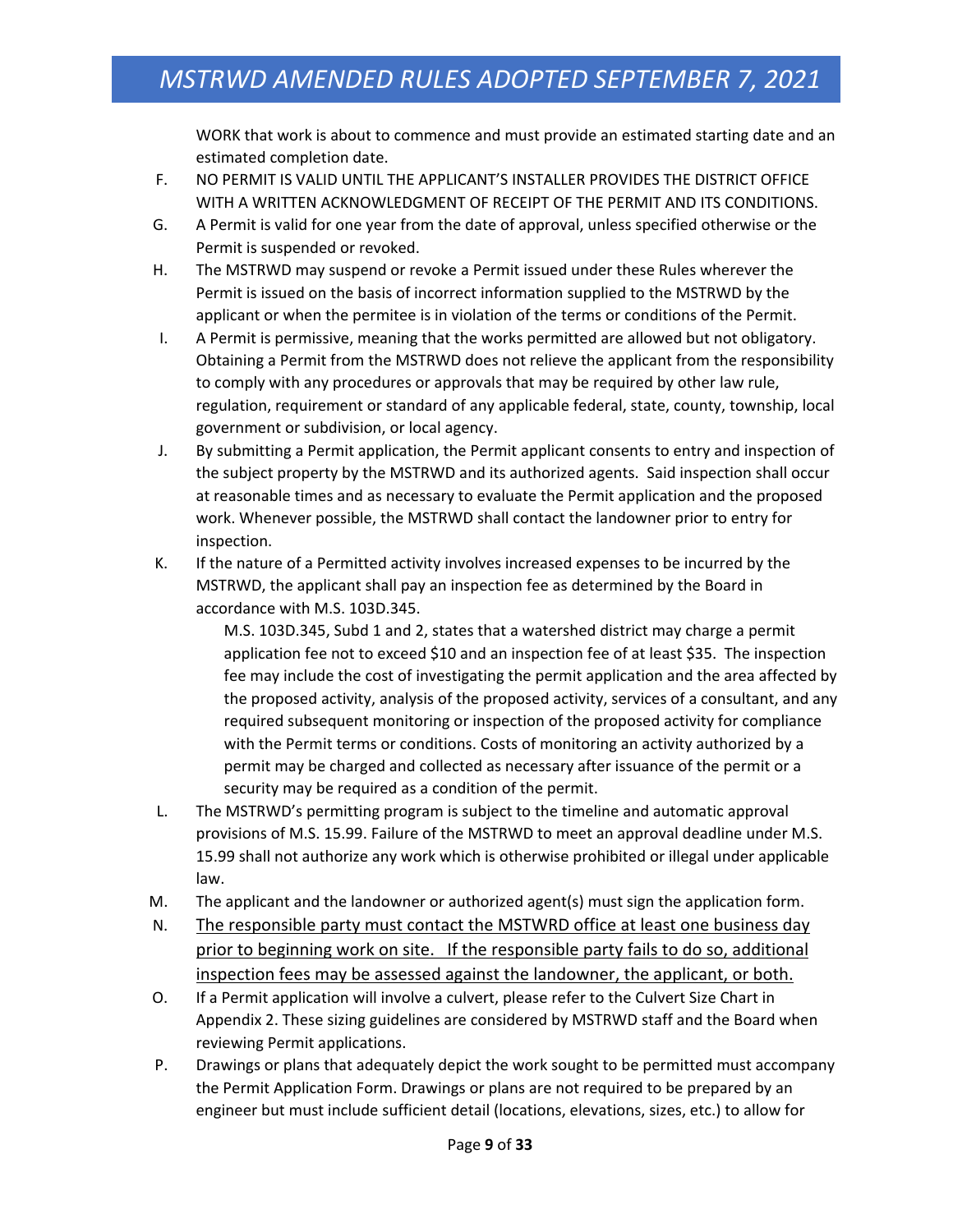effective review of the application. Applications containing insufficient information may be returned as incomplete. Surface drainage, flood mitigation, and subsurface tile drainage works should contain the specific types of information outlined below.

- I. **Surface drainage and flood mitigation**: The following exhibits may be requested with the Permit application for surface draining and flood mitigation.
	- A. Map showing location of work area.
	- B. Plans and specifications for the work (excluding private contract information).
	- C. Existing and proposed cross sections and profile of affected area.
	- D. Description of bridges or culverts required.
	- E. Descriptions of erosion controls.
	- F. Written consent of owners affected by the proposed work.
	- G. Such other submittals as the MSTRWD reasonably may require to evaluate.
- II. **Subsurface tile drainage**: The following exhibits must accompany the Permit application for subsurface tile drainage.
	- A. Site map of the location of all surface water inlets, outlet(s), lift stations, pumps, and flow control structures.
	- B. Plan of system estimated drainage coefficient.
	- C. If included in design, description of surface water inlet design and provision for diking of flow to inlets.
	- D. Descriptions of erosion controls.
	- E. Subsurface tile drainage system operating plan (see Page 15).
	- F. The maximum and minimum theoretical discharge volume of the proposed system.
- Q. INSTALLER RESPONSIBILITY. Notwithstanding any other provision of these Rules, a commercial installer whose installation(s) are repeatedly found to be in violation of (or out of compliance with) the terms of the permit as granted are subject to the following restrictions:

1. Probation. Installers who, after notice and hearing, are found by the Board to have repeatedly performed installations in violation of the permit as granted may be placed on one year probation, during which time their work will may be subject to pre-approval, inspection, or any other reasonable requirement the Board may determine is prudent to assure conformance with the specifications of permits.

2. Suspension. Installers who, after reasonable notice of violation and hearing, fail to bring their past project(s) into compliance, will not be granted permits to begin new drainage work within the District.

R. Completion form. Within sixty (60) days of completion of permitted works, for each permit granted; applicants must submit to the District a fully completed Completion form confirming their installations. Applicants with one or more outstanding Completion Form(s) may be denied additional permits pending the submission of any outstanding Completion Form(s) to the District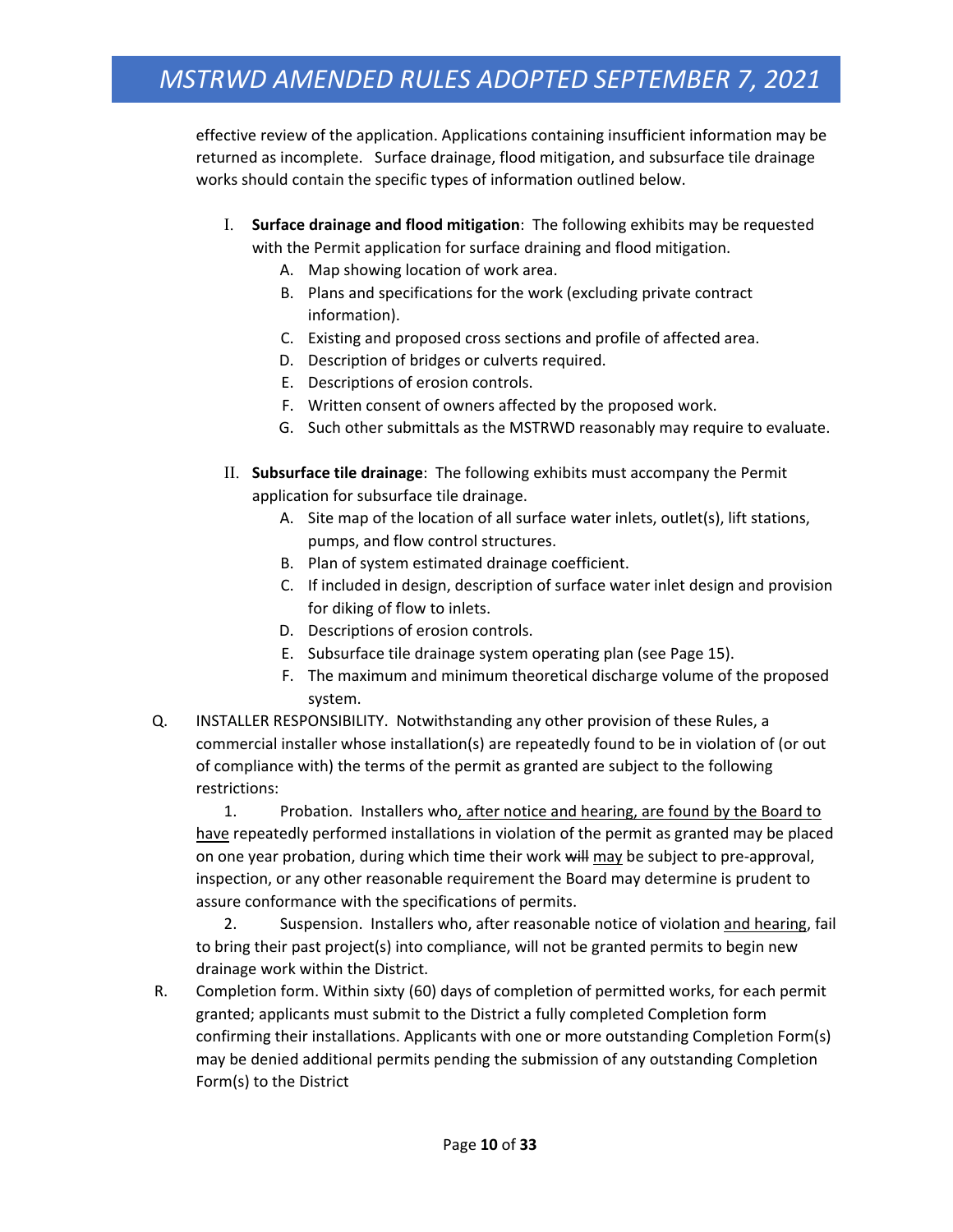#### Permit Procedures

- A. Prior to the submission of any application, an applicant is encouraged to contact and meet with MSTRWD staff to discuss the details of the proposed action and Permit or to determine whether a Permit is required.
- B. If the MSTRWD receives a Permit application that does not contain sufficient or required information the MSTRWD may return the application as incomplete by sending a letter informing the applicant what information is needed.
- C. If the MSTRWD employee is not familiar with the area of a Permit application, the MSTRWD may require a site inspection. A Permit application that requires a site inspection is not deemed complete until a site inspection is performed by MSTRWD staff. When weather, or other uncontrollable conditions, make a site inspection temporarily impossible, then the timeline for decision suspended until conditions allow the site inspection to occur. If a site inspection is necessary, the MSTRWD will notify the Permit applicant within fifteen (15) business days of receiving an application. The cost of the site inspection may be included in the inspection fee, if any, required for the Permit.
- D. The Board shall review the staff recommendations for all Permit applications that are not Administratively approved.
	- I. When the Board considers a Permit application, the Permit applicant, or a representative of the applicant, may attend the meeting in order to address any questions or concerns.
- E. The Board will take one of the following actions upon receiving a Permit application:
	- I. Approve the application,
	- II. Approve the application with conditions,
	- III. Deny the application, or
	- IV. Table the application pending additional information.
- F. If a Permit application is approved, the MSTRWD Administrator will issue the Permit.
- G. A Permit may be approved subject to reasonable conditions necessary to ensure compliance with the requirements and intent of these Rules. All conditions of the Permit required prior to commencement of work must be satisfied before the Permit is deemed to be issued. All conditions required during or after the work must be implemented for the Permit to remain valid. All conditions of the Permit must be met before the Permit can be deemed complete.
	- I. The Board shall consider erosion and sedimentation issues as part of its review of a Permit application. If necessary, erosion and sedimentation control measures may be made a condition of a Permit approval.
	- II. As a condition of a Permit, the Board may require monitoring of the work proposed by a Permit applicant. If the Board determines that the monitoring of a Permit applicant's works is appropriate, the Permit applicant shall be responsible for all monitoring costs and expenses incurred. Notwithstanding the foregoing, the Board may, and has a right to, determine that it is in the interest of the MSTRWD to cover part or all of the expense of monitoring a Permit applicant's works.
- H. If the Board denies an application, written reasons for the denial will be provided.
- I. If the Board tables an application, a written request for additional information will be provided to the applicant.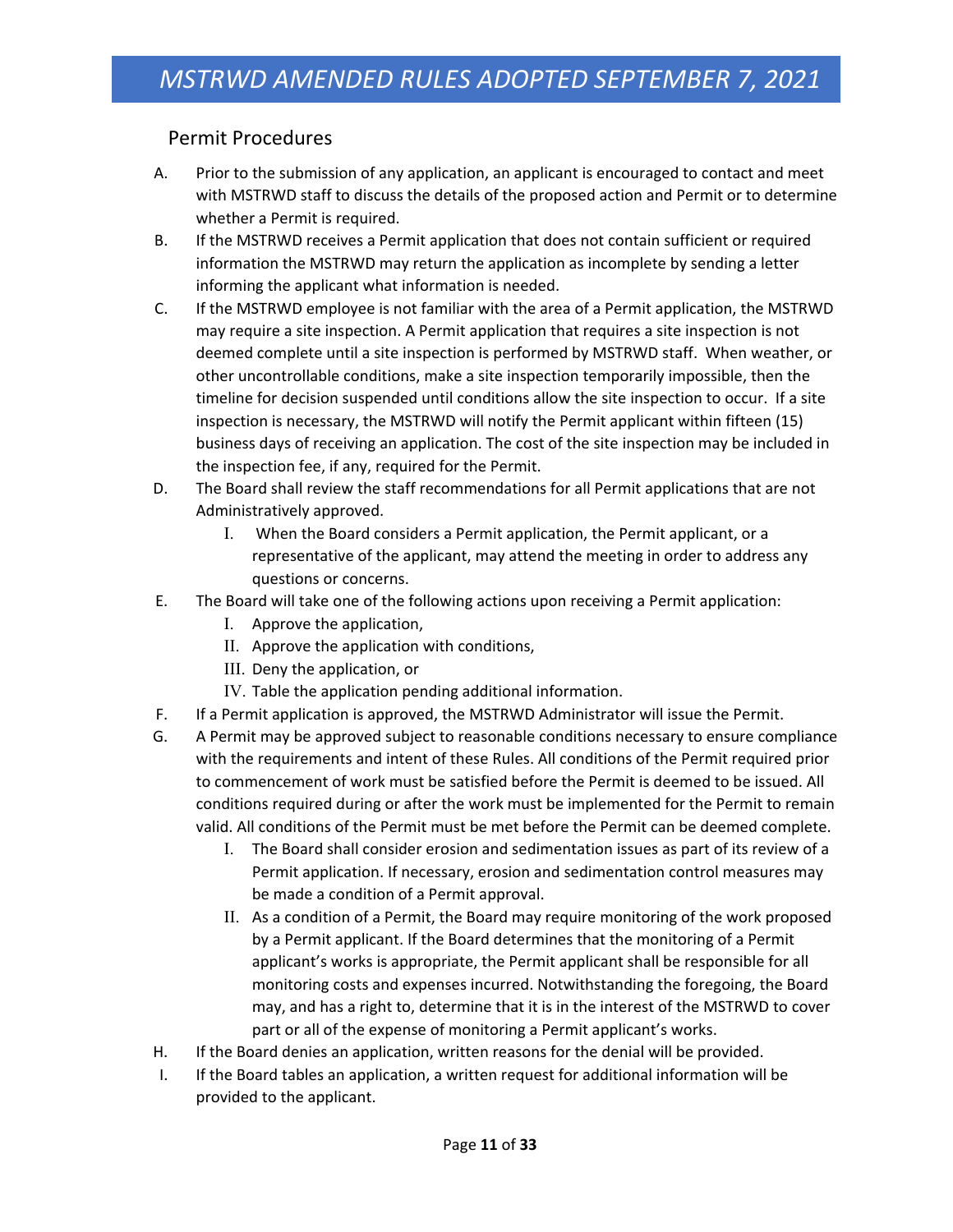- J. In addition to providing to the District notice of intent to proceed (as required above), a Permit applicant or their agent who receives a Permit shall notify the District once the applicant has completed the work subject to the Permit and is available for inspection. The Board may require an as‐built inspection to be performed by MSTRWD staff. The Permit applicant or their agent must complete the Completion Form and submit said form to the District office. NO ADDITIONAL PERMITS SHALL BE GRANTED BY THE BOARD OR ADMINISTRATOR TO THE APPLICANT UNTIL ALL OUTSTANDING COMPLETION FORMS FOR THAT APPLICANT ARE RECEIVED BY THE DISTRICT.
- K. Obtaining a Permit from the MSTRWD does not relieve an applicant from the responsibility of obtaining any other authorization required by law, or regulation or alter the applicant's responsibility or liability under statutory or common law. The MSTRWD will endeavor to inform the applicant of permits which may be required. The MSTRWD, however, will not be responsible if the applicant fails to obtain any required permits.
- L. IF A PERMIT APPLICANT IS DETERMINED BY THE BOARD TO BE IN VIOLATION OF ONE OR MORE OF THEIR PERMITS, NO ADDITIONAL PERMIT APPLICATIONS WILL BE CONSIDERED UNTIL ALL OUTSTANDING VIOLATIONS HAVE BEEN CORRECTED AND ANY OUTSTANDING FEES HAVE BEEN PAID UP IN FULL.

#### Permit Extension

Permit extensions may be granted by the MSTRWD Administrator and/or the Board. Extension requests must be made in writing at least 30 days before the expiration of the Permit. Additional conditions may be added to the Permit when an extension is requested. To request an extension of a Permit, the permittee shall provide an explanation for the extension request.

An applicant wishing to continue to pursue work for which Permit approval has expired shall reapply for a Permit from the MSTRWD and pay fees, if applicable.

#### Permit Transfer

A permittee may transfer or assign a Permit to another party only upon approval of the MSTRWD. A request to transfer or assign a Permit must be made in writing by the Permit holder and contain an explanation for the transfer or assignment. No assignment or transfer of a Permit is allowed that changes or alters previously approved plans or designs. Any change to approved plans requires a new Permit application. If a Permit is allowed to transfer, the responsibilities and obligations of the Permit automatically extend to the transferee, unless authorized by the MSTRWD or the Permit works are currently in violation.

A Permit transfer shall be approved if the following conditions are met:

- A. The proposed transferee agrees in writing to assume responsibility for compliance with all terms, conditions and obligations of the Permit as issued.
- B. There are no pending violations of the Permit or conditions of approval.
- C. The proposed transferee has provided any required financial assurance necessary to secure performance of the Permit.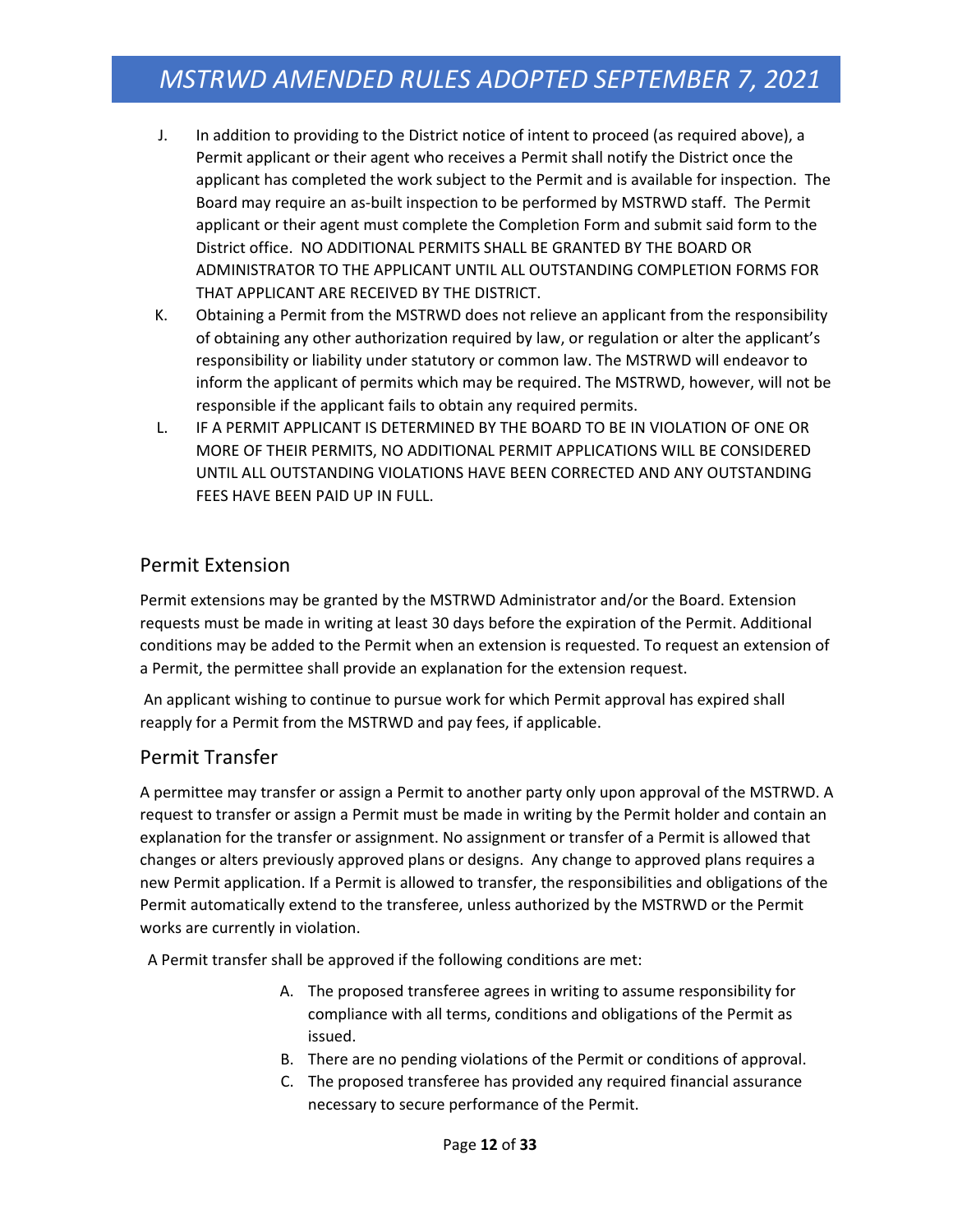The MSTRWD may impose different or additional conditions on the transfer of a Permit or deny the transfer if it finds that the proposed transferee has not demonstrated the ability to perform the work under the terms of the Permit as issued. The transfer of a Permit transfer does not extend the Permit term. The MSTRWD may suspend or revoke transfer or assignment whenever the transfer or assignment is granted on the basis of incorrect information supplied to the MSTRWD by the applicant.

### Permit Reconsideration

A Permit decision becomes final unless appealed or unless a **REQUEST FOR RECONSIDERATION** is filed with the MSTRWD within 30 days of the Permit decision. A request for reconsideration will toll any un-run portion of the 30-day appeal period until a decision is made on the reconsideration. To make a request for reconsideration, a Permit applicant shall submit in writing a Request for Reconsideration to the MSTRWD. The Permit applicant must submit a Request for Reconsideration within thirty (30) days of the date of the Permit decision. An applicant requesting reconsideration should include the specific findings or conditions for which reconsideration is requested, along with any additional submittals or argument supporting the Permit applicant's request. The request for reconsideration must include a waiver of decision timelines required by M.S. 15.99.

The MSTRWD shall give the Permit applicant due notice of when the Board will reconsider the Permit decision. The Board shall decide the Permit issue on reconsideration within one-hundred twenty (120) days of the request for reconsideration. The appeal period for a Permit decision under reconsideration is deemed tolled during the reconsideration period and shall resume the first calendar day following a decision on reconsideration.

#### Portable Pumping

Persons engaging in the pumping of water using portable pumps shall be liable to any ditch or road authorities for any erosion caused to in slopes, backslopes, ditch bottoms, or infrastructure.

Portable pumping during an emergency as defined under these rules shall be allowed. Absent an emergency, portable pumping shall only be allowed if the pumping does not adversely affect the downstream landowner.

#### After‐the‐Fact Permits

Any work requiring a permit that is performed without a permit is subject to enforcement and restoration under M.S. 103D. The MSTRWD may grant an "after-the-fact" Permit in certain situations. The work sought to be permitted by an "after‐the‐fact" Permit must have been capable of receiving a Permit prior to performance of the work or must be capable of correction. Because an after-the-fact permit will require increased investigation of the conditions of the unauthorized work, an increased inspection fee may be required prior to processing the after‐the‐fact permit. In no case will the increased inspection fee exceed \$500.

If, after inspection, the unauthorized work is found to be in compliance with these Rules or the performance standards herein, the after‐the‐fact permit shall issue without further cost to the applicant. If, after inspection, the unauthorized work is found to not be in compliance with these Rules, herein further inspection and permit processing may be required, including addition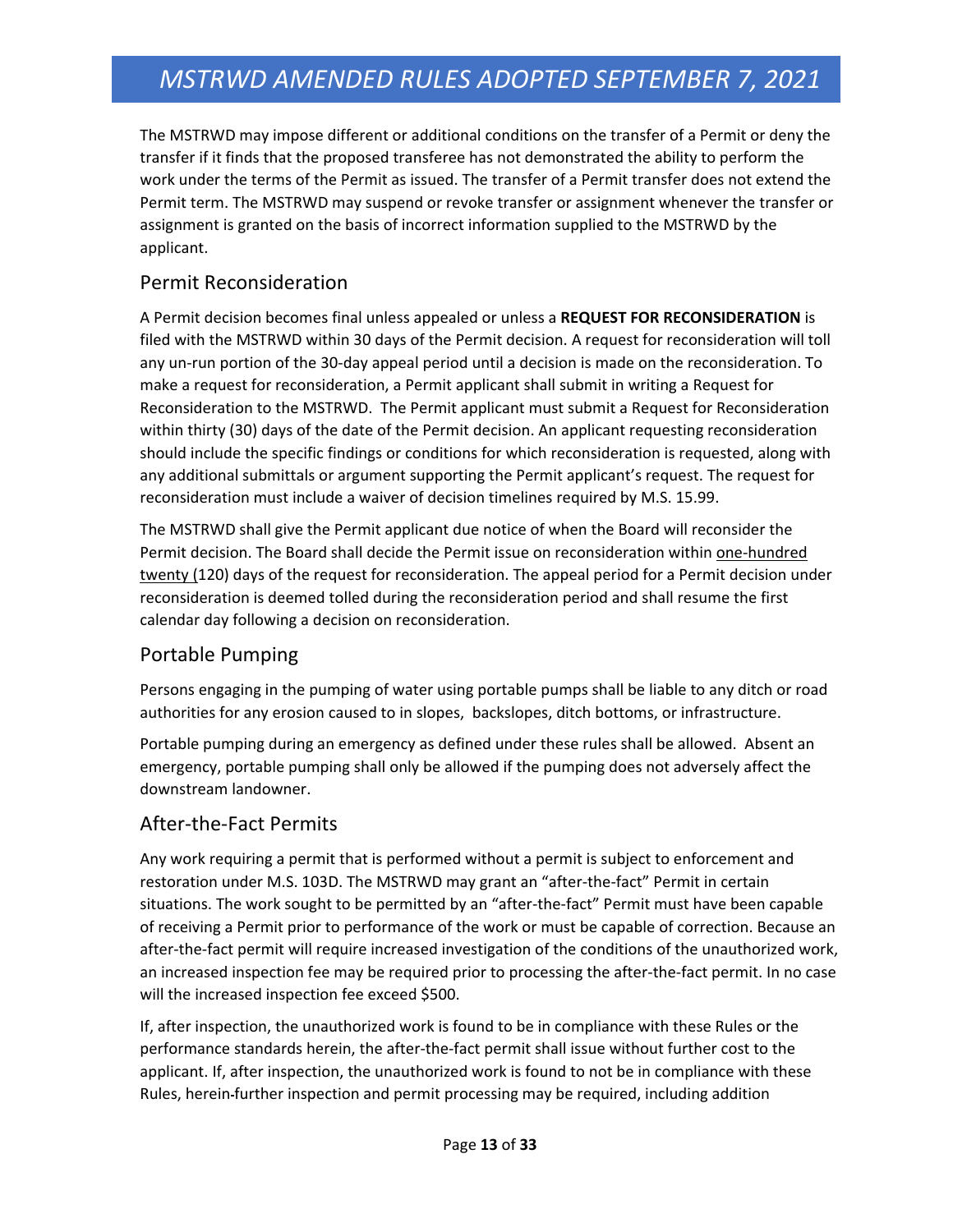inspection fees. An after‐the‐fact permit may require correction work and be subject to additional conditions.

An after‐the‐fact‐permit may be required after emergency work. If the work is deemed an emergency and otherwise performed in compliance with these Rules, the after‐the‐fact permit shall issue without cost to the applicant. If the work is deemed an emergency but not otherwise performed in compliance with these Rules, the after-the-fact permit shall be issued without any increased inspection fees when compared to permit requests submitted to the MSTRWD Board. If the work is not deemed an emergency, the standard after‐the‐fact permit requirements will apply. In all cases, an after‐the‐fact permit may include conditions to correct any damage caused by the emergency work.

If the work does not qualify for a Permit, no "after‐the‐fact" Permit shall be issued and corrective actions may be sought pursuant to M.S. 103D.545 and M.S. 103D.551.

Before considering an after‐the‐fact Permit application, the MSTRWD may require that the property be returned to the condition that existed before the unpermitted work was performed.

### **Surface Drainage and Flood Mitigation**

It is the policy of the Board to promote the use of the waters and related resources within the MSTRWD in a provident and orderly manner in order to benefit the general welfare and public health of residents within the MSTRWD. The Board also regulates new construction, improvements, repairs and maintenance of public and private drainageways for the following purposes:

- A. To preserve the capacities of drainage systems to accommodate future needs.
- B. To improve water quality and minimize localized flooding.
- C. To minimize the loss of drainage capacity.
- D. To avoid drainage conditions that cause or aggravate erosion or sedimentation of downstream drainageways or waterbodies.
- E. To hold responsible parties accountable for accumulation of pollution, debris, soil, and sediment in drainageways.

#### Surface Drainage

The following criteria apply to applications under this rule other than those for the construction, alteration or removal of a dike:

- A. An applicant shall not dispose of or alter the flow of surface water so as to unreasonably burden another landowner.
- B. Surface water shall not be artificially directed from upper land to and across lower land without adequate provision on the lower land for its passage.
- C. Surface water shall not be artificially directed into a public drainage system from land not assessed to that system unless express authority from the drainage authority is obtained as required under M.S. 103E.401.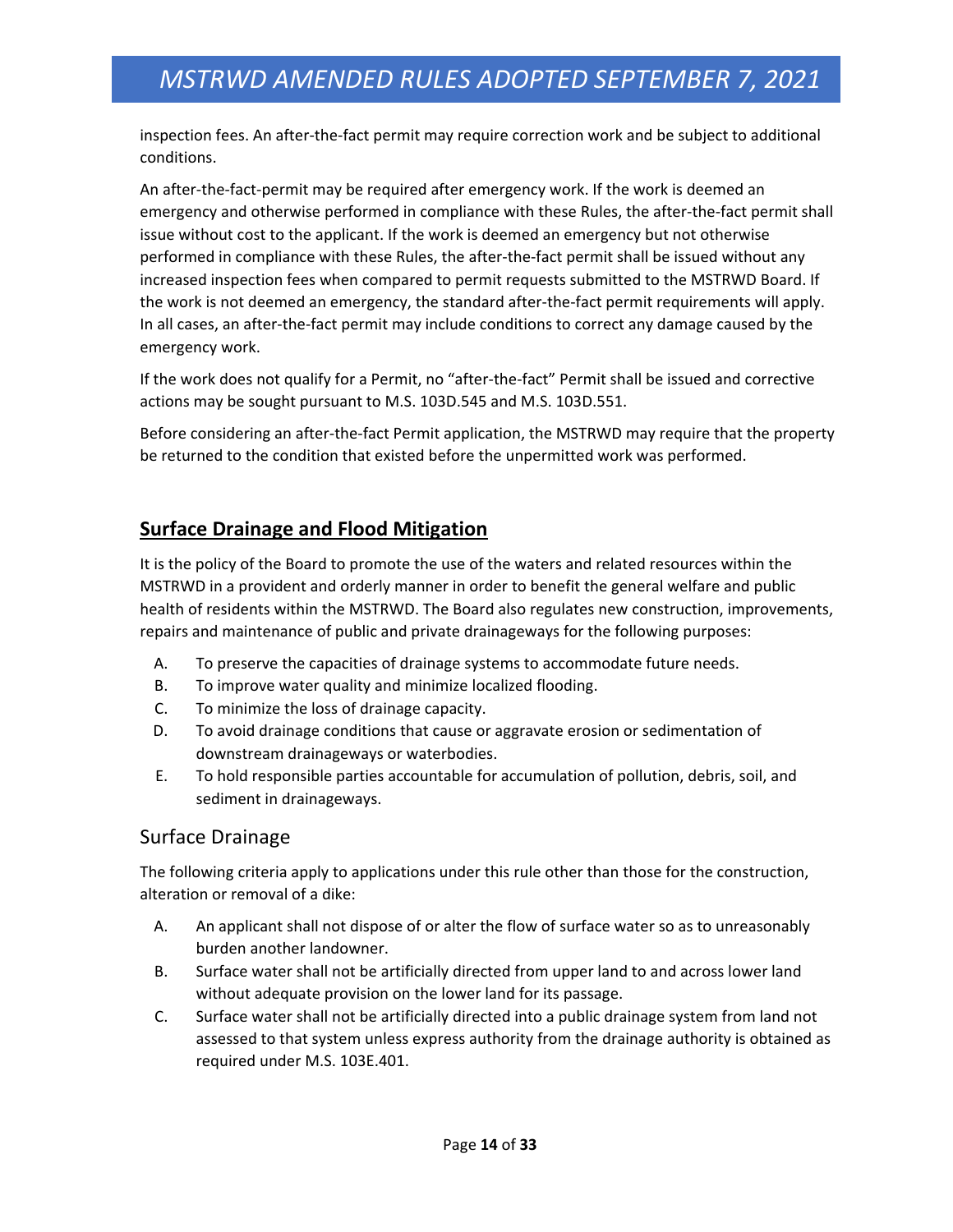- D. Temporary storage and retention basins on any parcel or parcels proposed to be drained shall be used to the extent feasible for upstream storage and to maintain peak flows, prevent erosion and avoid increased demand on public systems.
- E. To control and alleviate soil erosion and the siltation of the drainageways in the MSTRWD, the Board requires the adoption of proper land use practices and other methods as outlined in the MSTRWD's Watershed Management Plan. Erosion and downstream siltation shall be controlled by the following means:
	- I. All work involving exposed or stockpiled soil or materials subject to erosion will conform to an erosion and sediment control plan approved by the MSTRWD.
	- II. Open drainageways shall be stabilized with vegetation above the low water mark or other best management practices to reduce channel erosion.
	- III. Side slopes, above the low water mark, shall be planted with permanent grasses and no agricultural works, other than those required for maintenance of permanent growth of grass, shall be permitted. The area to be planted to grass, as herein provided, is a minimum requirement and may be enlarged in any work of improvement or new construction. All works or repairs on any public drainage system will require the foregoing practice. Property owners have a right to harvest grass in any manner that is not harmful to the grass or the drainageway.
	- IV. Drainageways shall be constructed with side slopes designed in accordance with proper engineering practice to minimize erosion, giving due consideration to the intended capacity of the drainageway; its depth, width and elevation; and the character of the soils to be drained.
	- V. Water inlets, culvert openings, bridge approaches, sloping lands, abutting drainage systems, lakes, ponds, wetlands or reservoirs shall have adequate shoulder and bank protection to minimize land and soil erosion.
	- VI. The height of field outlets is subject to MSTRWD staff review. A minimum height of one and one‐half feet (1.5'), measured from the bottom of the drainageway, is generally considered an acceptable height.
	- VII. Channels and outlets shall be designed to be stable.
	- VIII. No one shall destroy all or any portion of the required sixteen and one‐half foot (16.5') grass strip on drainage systems where such grass strips have previously been established under M.S. 103E. Where grass strips have been partially or completely destroyed, landowners shall be required to restore the destroyed area at their own expense. If the area is not restored, within a reasonable period of time after the provision of notice by the MSTRWD, the necessary work shall be performed by the MSTRWD and the costs subsequently collected with the landowner's real estate taxes in the following year.
- F. No proposed work shall negatively affect downstream water quality or quantity.
- G. Any soils not incorporated or reincorporated into the work will be spread over the landowner's property. Soils shall not be added to the spoil bank without MSTRWD permission.
- H. Obtaining a Permit from the MSTRWD does not relieve the Permit applicant from responsibility to comply with any procedures or approvals that may be required by M.S.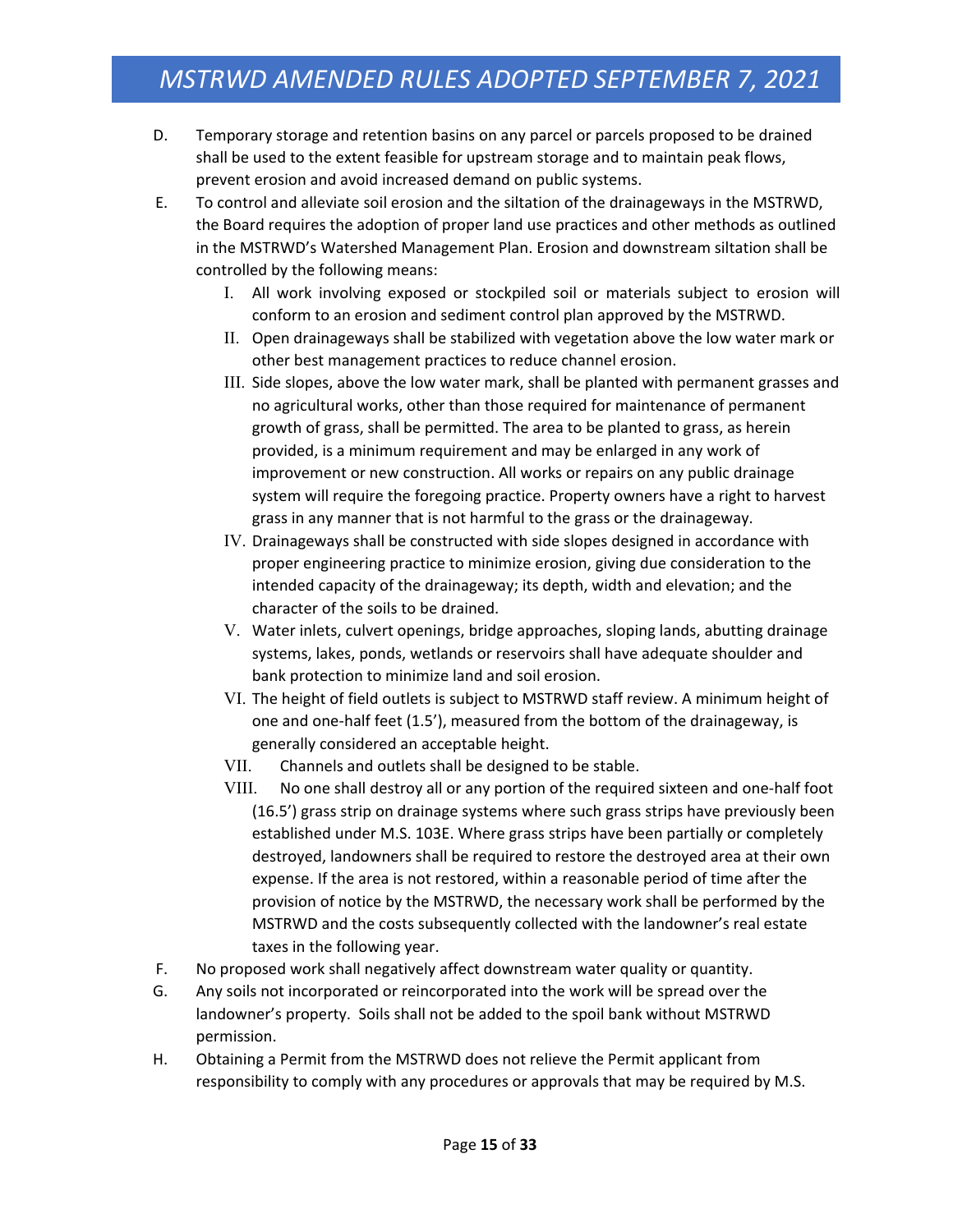103E or any other Rules, regulations, requirements or standards of any applicable federal, state, county, township, local government or subdivision thereof, or local agency.

#### Dikes

The following criteria apply to the construction, alteration or removal of a dike:

- A. A dike shall not unreasonably restrict flow onto downgradient property.
- B. The dike shall not be constructed or maintained within the 100‐year floodplain unless plans and specifications, signed by a licensed professional engineer, are submitted showing that: The work will not impede 100‐year flood flows outside of the delineated retention area, or raise the 100‐year flood level or increase flood peak downstream; and overflow sections are designed to handle overtopping during major floods without significant erosion or risk of failure and without sandbagging or other manual measures before or during a flood.
- C. The dike shall remain one (1) foot lower than any roadway, unless otherwise permitted by the MSTRWD and/or Road Authority.
- D. Outlet drainage shall be sized accordingly to drainage area and culvert sizes upstream and downstream of the outlet. The Culvert Size Chart (see page 19) provides a list of recommended flow areas for selected frequencies.
- E. A Permit to construct or maintain a dike shall be conditioned on the applicant's granting the MSTRWD the right in perpetuity to install and maintain traps and/or gates to restrict or eliminate outflow from the diked area during and after overtopping flood events.
- F. All work involving exposed or stockpiled soil or materials subject to erosion shall be covered and/or reseeded and if vegetation has not returned, the area shall be reseeded.
- G. No one shall destroy all or any portion of the required sixteen and one‐half foot (16.5') grass strip on drainage systems where such grass strips have previously been established under M.S. 103E. Where grass strips have been partially or completely destroyed, landowners shall be required to restore the destroyed area at their own expense. If the area is not restored, within a reasonable period of time after the provision of notice by the MSTRWD, the necessary work shall be performed by the MSTRWD and the costs subsequently collected with the landowner's real estate taxes in the following year.
- H. Obtaining a Permit from the MSTRWD does not relieve the applicant from responsibility to comply with any procedures or approvals that may be required by M.S. 103E or any other rules, regulations, requirements or standards of any applicable federal, state, county, township, local government or subdivision thereof, or local agency.

### **Subsurface Tile Drainage**

#### Application

An application for a subsurface tile drainage or lift station Permit must meet the following requirements:

A. Written consent of owners affected by the proposed work must be obtained and be indicated in the application.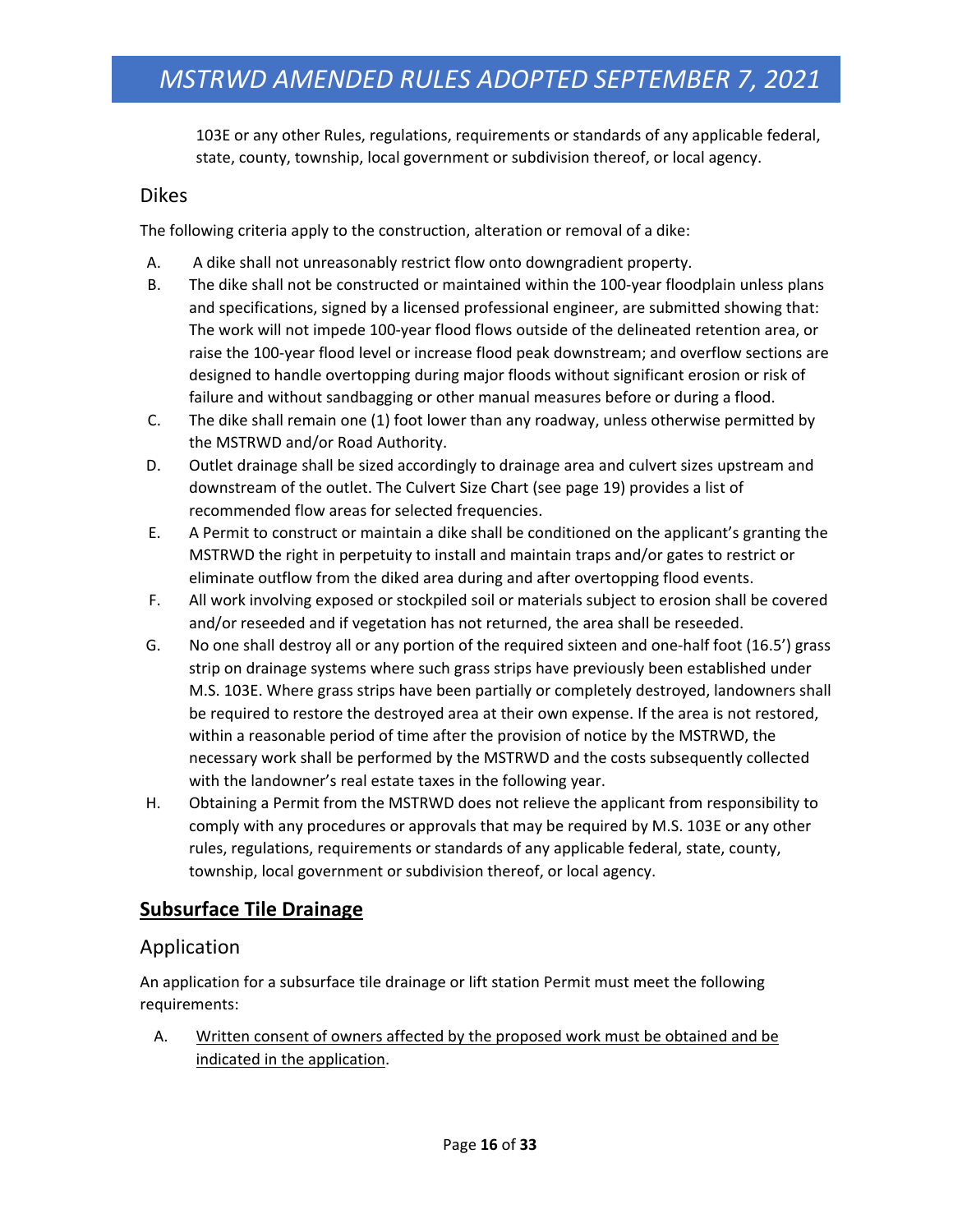- B. Accompanying the subsurface tile drainage Permit application will be an 8  $\frac{1}{2}$  inch by 11-inch map of the area(s) proposed to be tiled. This map must show the number of acres proposed to be tiled.
- C. Applicants employing commercial installers must attach a copy of their written installation agreement (excluding private data such as pricing, ect.) to the permit application.
- D. MSTRWD staff and/or the MSTRWD Engineer shall review the subsurface tile drainage plan and/or lift station to see if the proposed work will overburden the capacity of the downstream drainageway or culverts.
- E. The Permit application must identify the estimated drainage coefficient together with the maximum and minimum theoretical discharge of the proposed system.
- F. All subsurface tile outlets, including pumps, shall be located outside of a public drainage system and governmental right‐of‐way, unless approved by the MSTRWD or other appropriate government entity. All outlets and pumps must be visibly marked.
- G. All systems using pumps shall have either a Board‐approved :gap design or an alternative method that will be reviewed for approval by the Board.
- H. If a proposed system will use a pump, the Permit applicant shall provide the horsepower and capacity (expressed in gallons per minute) of the pump.
- I. The height of subsurface tile outlets are subject to MSTRWD staff review. A minimum height of one and one‐half feet (1.5'), measured from the bottom of the drainageway, is generally considered an acceptable height.
- J. A Permit applicant shall describe a plan to minimize erosion at the system's outlet. The Watershed requires geotextile fabric and riprap to minimize erosion. For guidance, see the Erosion Control: Rip rap and Geotextile charts on pages 23, 24, 25.
- K. All subsurface drain tile works permitted by the MSTRWD prior to the adoption of the MSTRWD Amended Rules, dated \_\_\_\_\_\_\_\_\_, 2021, will not be required to alter from their originally permitted design. Therefore, all subsurface drain tile works permitted by the MSTRWD prior to the adoption of the MSTRWD Amended Rules, \_\_\_\_\_\_\_\_\_, 2021, will be considered Grandfathered Works.
- L. Obtaining a Permit from the Board does not relieve the applicant from the responsibility of obtaining any other additional authorization or permits required by law. (EX. NRCS, SWCD, Township, County, State, etc.)

#### Operating Plan

An operating plan shall be signed and submitted along with the Permit application. The Operating Plan describes how the pump will be managed and who is to be contacted in the event of problems or emergencies. An Operating Plan Template is available at the District office and on the District website.

The operating plan must include:

- A. Detailed pump installation specifications which indicate: whether remote on/off/rate control technology will be employed, whether remote discharge ditch monitoring will be employed, the system's gap design, and the use of any new drain tile technology.
- B. Which persons should be called when the pump needs to be managed, and in what order.
- C. Installer's information.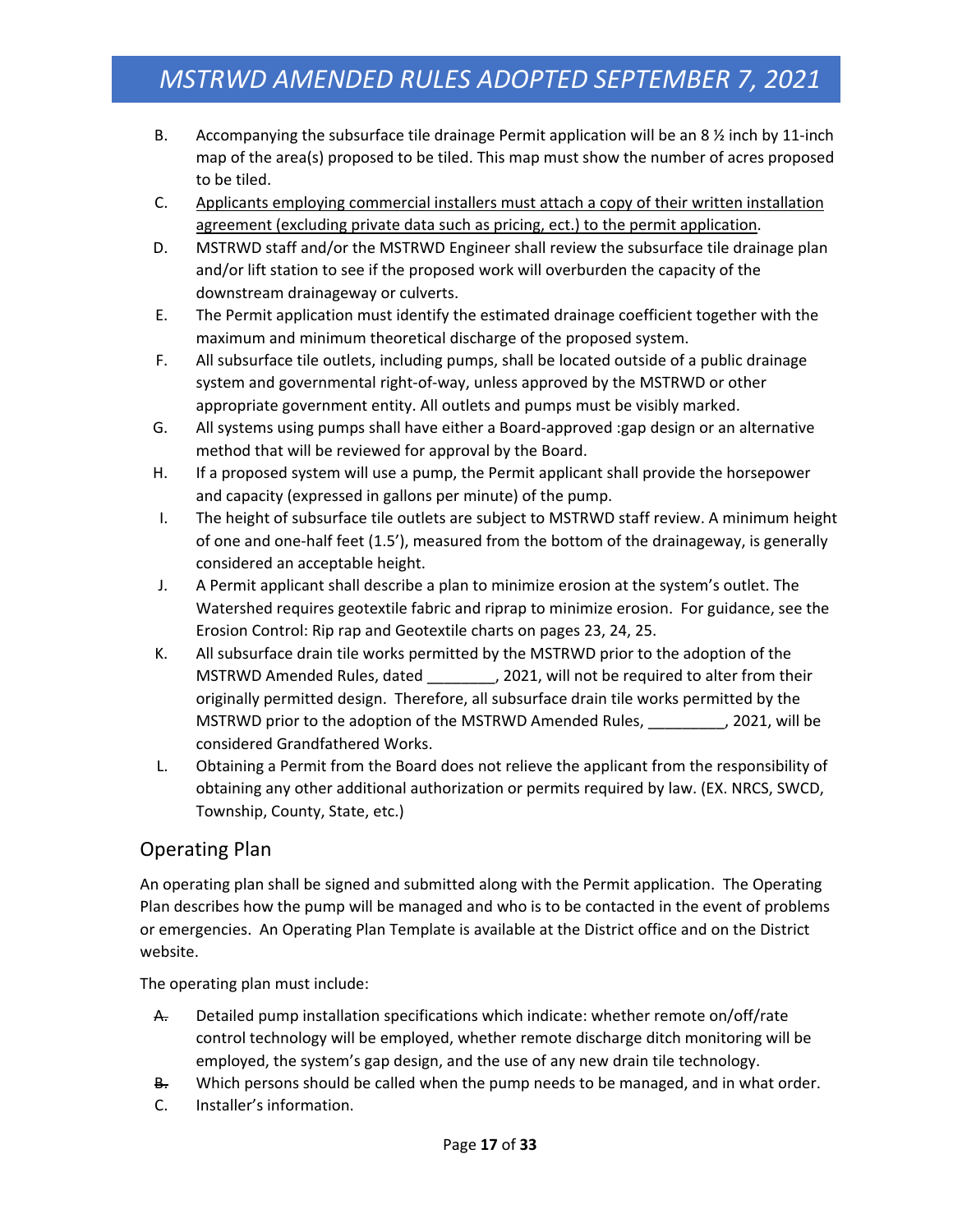D. Whether the tile installer has been granted authority from the applicant to operate the pump system if the applicant or operator cannot be reached.

#### Procedures/Guidance

- A. As used in this specific Section, reducing the speed of a variable speed pump (VFD) to its lowest setting or to the "idle" setting shall be deemed equivalent to "no pumping."
- B. If none of the persons listed in the plan can be reached, Watershed staff or a Watershed designated third party may be contacted to shut off pump or reduce the pump's rate of discharge. Landowner will be charged costs.
- C. Landowner shall be responsible for monitoring weather conditions.
- D. No pumping is allowed during freezing conditions or when the downstream culverts could be plugged with snow or ice. Freezing conditions are defined as when the drainageways, culverts, bridges, etc. have ice building up. Subsurface tile drainage that close in the winter shall remain closed until spring floodwater conditions recede below Flood Stage at the closest downstream Prediction Site.
- E. The land owner shall be responsible to monitor National Weather Service Flood Probability for the Red River for the closest downstream Prediction Sites to their property at: http://water.weather.gov//ahps2/index.php?wfo=fgf
- **F. No tile pumping during flooding conditions** Flooding conditions shall be defined as a condition in which the immediate downstream tile outlet is at full its capacity or has exceeded its full capacity. In addition, flooding conditions include: 
	- i. When the downstream system or the outlet of a system is experiencing flooding.
	- ii. When the National Weather Service Flood Probability Prediction reaches **Major Flood Stage** at the closest downstream Prediction Site.

iii. When the National Weather Service Flood Probability Prediction reaches **Moderate Flood Stage** at the closest downstream‐Prediction Site.

iv. In Table 1, the prediction sites that are of importance to the MSTRWD are listed along with their **Moderate Flood Stage** and **Major Flood Stage** measurements. Landowners should be aware of the closest downstream prediction site and operate pumps accordingly to decrease impacts on the Red River.

#### **NATIONAL WEATHER SERVICE FLOOD PROBABILITY**

| <b>PREDICTION SITE</b> | "Moderate" Flood Stage (ft) | "Major Flood Stage" (ft) |
|------------------------|-----------------------------|--------------------------|
| @ EAST GRAND FORKS     | 40.0                        | 46.0                     |
| @ OSLO                 | 30.0                        | 36.0                     |
| @ DRAYTON              | 38.0                        | 42.0                     |

Table 1 National Weather Service Prediction Site Flood Probability

G. It is recommended that after harvest, tile outlet controls, including pumps, be opened or turned on to remove water from the system except when flooding or freezing conditions exist or are likely. This is to create storage capacity for spring melt and rain events.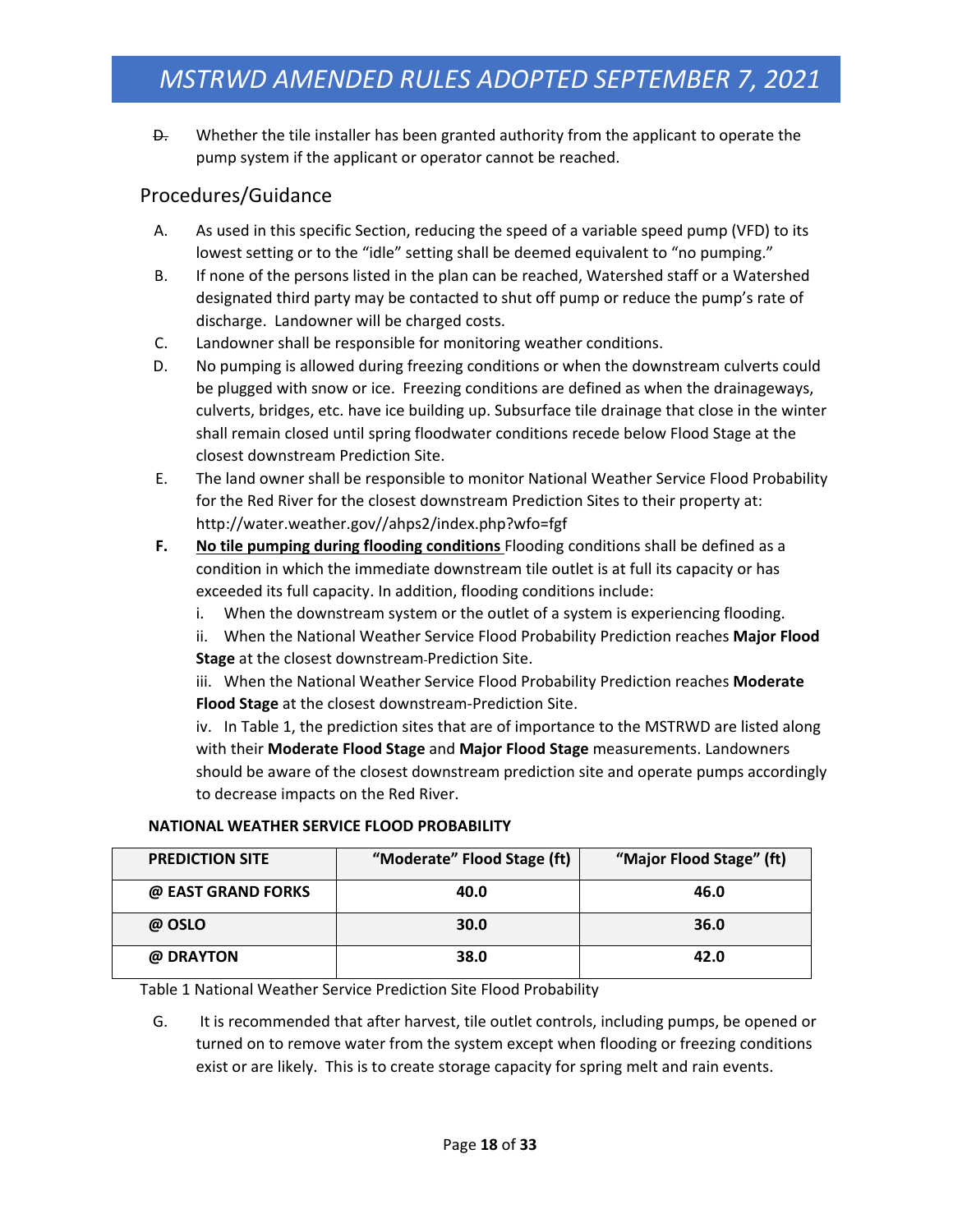- H. Consideration shall be made for turning off pumps for short period of times during the summer so maintenance can be performed on public drainage systems and other drainageways.
- I. By signing the Operating Plan, the landowner is acknowledging that he/she understands the procedures, Rules, and guidance for drain tile systems.

### **Enforcement and Financial Assurance**

#### Manner of Enforcement

In the event of a violation or threatened violation of a MSTRWD Rule, Permit, order, stipulation, or a provision of M.S. 103D, the MSTRWD may take action to prevent, correct, or remedy the violation or any harm to water resources resulting from it. Enforcement action includes but is not limited to injunction; action to compel performance, abatement or restoration; and prosecution as a criminal misdemeanor in accordance with M.S. 103D.545 and M.S. 103 D. 551.

No additional Permit shall be issued to any applicant who is in violation of MSTRWD Rules or a previously issued Permit until such violation has been remedied to the satisfaction of the Board.

#### Investigation of Noncompliance

Minnesota Statute section 103D.335, subd. 14 allows the MSTRWD's authorized representative to enter and inspect a property inside or outside the watershed district to make surveys and investigations to determine the existence of a violation or threatened violation. In all cases the MSTRWD will attempt to contact the landowner prior to entry. The MSTRWD is liable for actual damages resulting from entry.

### Administrative Compliance Order

The MSTRWD may issue orders directing correction of violations of these Rules or directing a property owner or entity to show cause why the MSTRWD should not initiate enforcement actions. If a show cause order is issued, a landowner or entity shall be given an opportunity to be heard by the Board at its next regular meeting. If a violation or threatened violation of these Rules presents a serious threat of adverse effect on water resources, the MSTRWD may proceed directly to the District Court for an injunction to stop or correct the violation.

#### Board Hearing

After due notice and a show cause hearing at which evidence may be presented, the Board shall make findings. If the Board finds a violation exists and no good cause is shown to prevent the initiation of enforcement actions, it shall issue an order: requiring that the property owner, entity or responsible installer to cease the violating work, apply for an after‐the‐fact Permit, or take corrective or restorative action; authorizing the initiate of enforcement actions in the District Court; or directing other action to compel compliance with these Rules.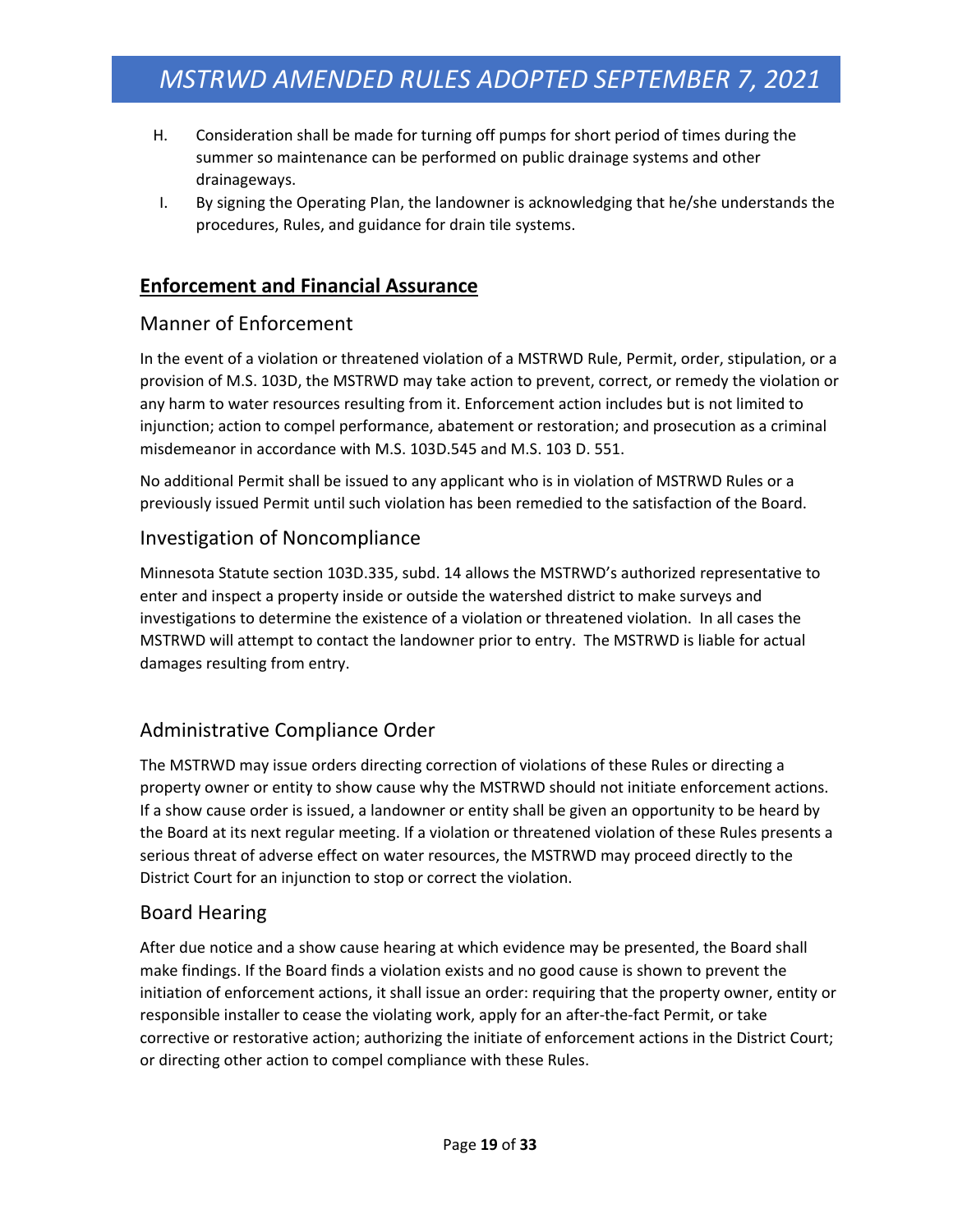#### Liability for Enforcement Costs

In any civil action arising from or related to a rule, order, or stipulation agreement made or a Permit issued or denied by the Board under this chapter, the court may award the prevailing party reasonable attorney fees and costs.

#### Installer Liability

Any individual, firm, corporation, partnership, association or other entity contracting to perform work subject to one or more MSTRWD Rules, shall be responsible to ascertain that the necessary Permit has been obtained and that the work being performed complies with the Permit conditions, Rules, Statutes and any applicable MSTRWD orders or stipulations. An installer that, itself or through a subcontractor, engages in work constituting a violation or threatened violation shall be the responsible installer for purposes of this rule.

#### Financial Surety

In accordance with Minnesota Statute 103D.345 Subd. 4, the MSTRWD may require a performance surety, such as an approved escrow deposit, a bond, or an irrevocable letter of credit, to secure performance of permit conditions and compliance with these Rules. The federal government, State, and political subdivisions are exempt from the requirements of this subdivision.

- A. When required a performance surety, it shall be for an amount sufficient to cover inspection fees and the potential costs of restoration that may result from a violation of the permit. The MSTRWD's engineer and staff shall assist in determining this amount.
- B. The performance surety must be in a form acceptable to the MSTRWD and from a surety company licensed to do business in Minnesota.
- C. The performance surety must be in favor of the District and be conditioned on the applicant's compliance with the terms of the permit. The performance surety must allow the District to claim the performance surety if the conditions are not met and use the forfeited funds to complete the work, if necessary. If the surety funds are insufficient to complete the work, the applicant may be assessed for the balance. Upon satisfactory completion of the permitted work the surety shall be released and unused funds shall be returned to the applicant.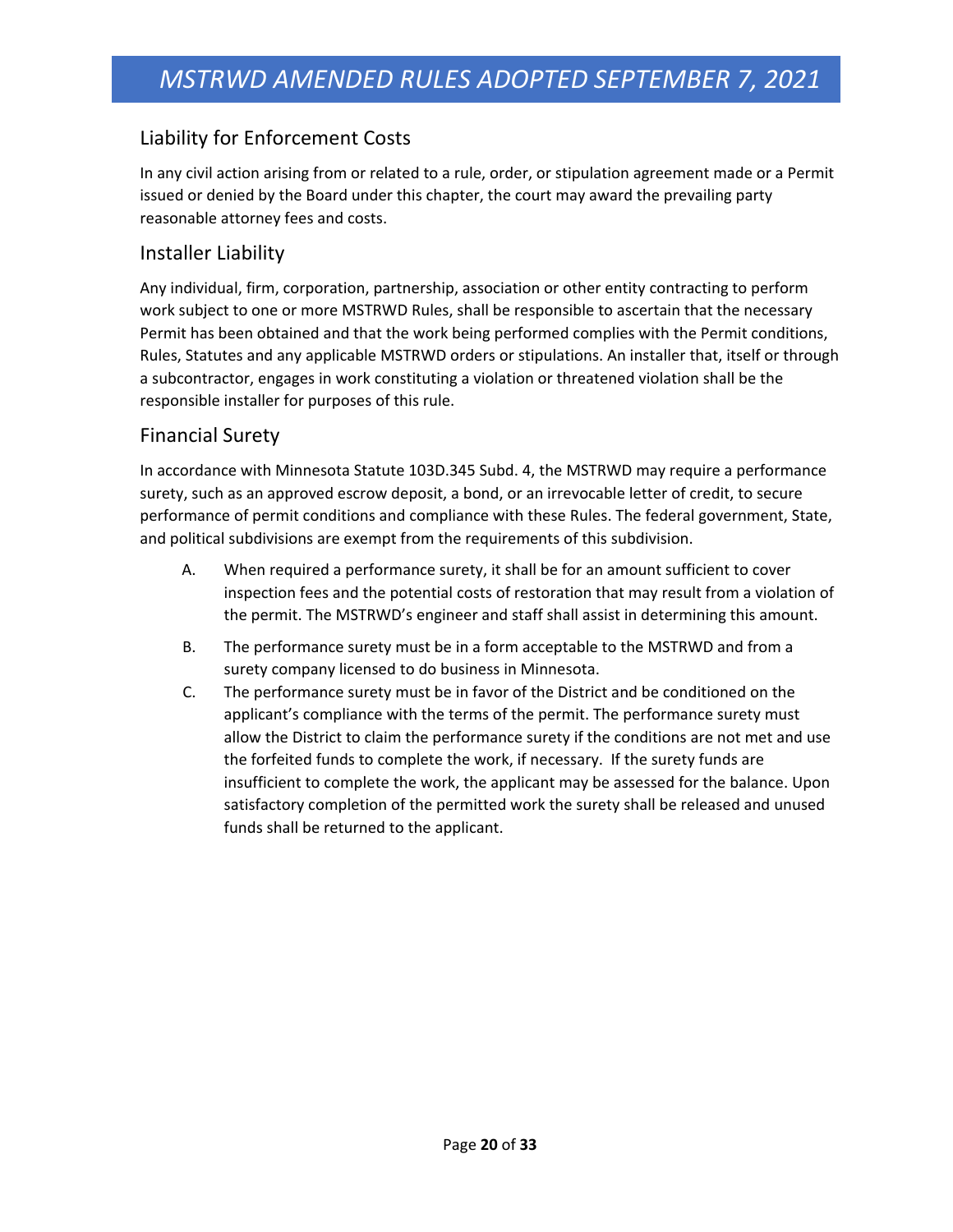#### EFFECTIVE DATE AND REPEAL OF EXISTING RULES

These rules and regulations shall become effective upon the passage by the Board of Managers and publication and hearings as required by law. These rules were hereby adopted pursuant to Minnesota Statutes, 103D.341, on 7<sup>th</sup> day of September, 2021.

Breed Blowet

**MSTRWD Secretary Brad Blawat**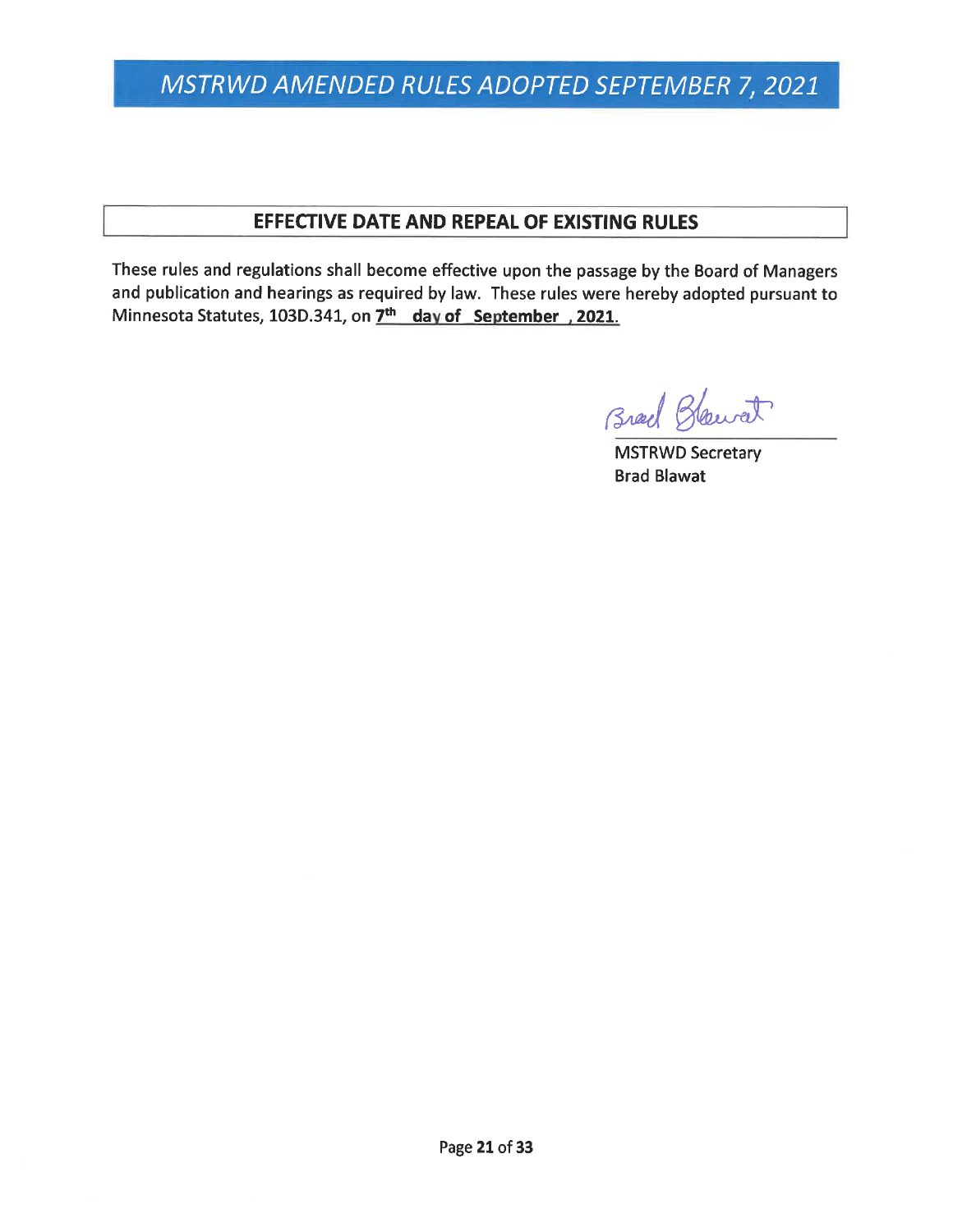### **Appendix**

### Other Permitting Bodies Contact Information

| <b>Agency</b>   | <b>Position</b>                    | <b>Address</b>                      | Phone                |
|-----------------|------------------------------------|-------------------------------------|----------------------|
| <b>MN DNR</b>   | <b>DNR Waters Area Hydrologist</b> | 246 125 <sup>th</sup> Ave NE        | (218)-681-0947       |
|                 | <b>Marshall County</b>             | Thief River Falls, MN 56701         |                      |
|                 | <b>DNR Aquatic Plant</b>           | 2115 Birchmont Beach Rd NE          | $(218)-308-2623$     |
|                 | Management - Marshall County       | Bemidji, MN 56601                   |                      |
|                 | <b>DNR Lands and Minerals</b>      | 2115 Birchmont Beach Rd NE          | $(218)-308-2627$     |
|                 | <b>Marshall County</b>             | Bemidji, MN 56601                   |                      |
| <b>USACE</b>    | Bemidji                            | 4111 Technology Drive, Ste 295      | $(218)-444-6381$     |
|                 | Field Office                       | Bemidji, MN 56601                   |                      |
| <b>MPCA</b>     | <b>MPCA</b>                        | 714 Lake Ave, Suite 220             | (218)-847-1519       |
|                 | Detroit Lakes                      | Detroit Lakes, MN 56501             |                      |
| <b>NRCS</b>     | <b>Marshall County Warren</b>      | 105 S Division St                   | (218) 745-4351       |
|                 | <b>Field Office</b>                | <b>Warren, MN 56762</b>             |                      |
|                 | <b>Polk County Crookston</b>       | 528 Strander Ave                    | (218) 281-1445       |
|                 | <b>Field Office</b>                | Crookston, MN 56716                 |                      |
|                 | Pennington County                  | 201 Sherwood Ave S                  | (218) 683-7075       |
|                 | Thief River Falls Field Office     | Thief River Falls, MN 56701         |                      |
|                 | Roseau County                      | 502 7 <sup>th</sup> St SW #8        | $(218)$ 463-1862     |
|                 | Roseau Field Office                | Roseau, MN 56751                    |                      |
|                 | <b>Kittson County</b>              | 410 S 5 <sup>th</sup> St, Suite 106 | (218) 843-2619       |
|                 | Hallock Field Office:              | Hallock, MN 56728                   |                      |
| <b>MNDOT</b>    | <b>Engineering Specialist</b>      | 1320 Sunflower St                   | (218)-277-7965       |
|                 |                                    | Crookston, MN 56716                 |                      |
| <b>Marshall</b> | <b>County Engineer</b>             | 208 E Colvin Avenue, Suite 13       | $(218) - 745 - 4381$ |
| County          |                                    | Warren, MN 56762                    |                      |
| Polk            | <b>County Engineer</b>             | 820 Old Highway 75 South            | (218)-470-8253       |
| County          |                                    | Crookston, MN 56716                 |                      |
| Pennington      | <b>County Engineer</b>             | 250 125th Ave NE Thief River        | $(218)-683-7017$     |
| County          |                                    | Falls, MN 56701                     |                      |
| Roseau          | <b>County Engineer</b>             | 407 5 <sup>th</sup> Ave NW          | $(218)$ 463-2063     |
| County          |                                    | Roseau, MN 56751                    |                      |
| <b>Kittson</b>  | <b>County Engineer</b>             | 401 2 <sup>nd</sup> Street SW       | (218) 843-2686       |
| County          |                                    | Hallock, MN 56728                   |                      |

|                 | Local City, Township, County Officials | Website |  |  |  |  |  |
|-----------------|----------------------------------------|---------|--|--|--|--|--|
| <b>Marshall</b> | http://www.co.marshall.mn.us           |         |  |  |  |  |  |
| Polk            | http://www.co.polk.mn.us               |         |  |  |  |  |  |
| Pennington      | http://www.co.pennington.mn.us         |         |  |  |  |  |  |
| Roseau          | http://www.co.roseau.mn.us             |         |  |  |  |  |  |
| <b>Kittson</b>  | https://www.co.kittson.mn.us           |         |  |  |  |  |  |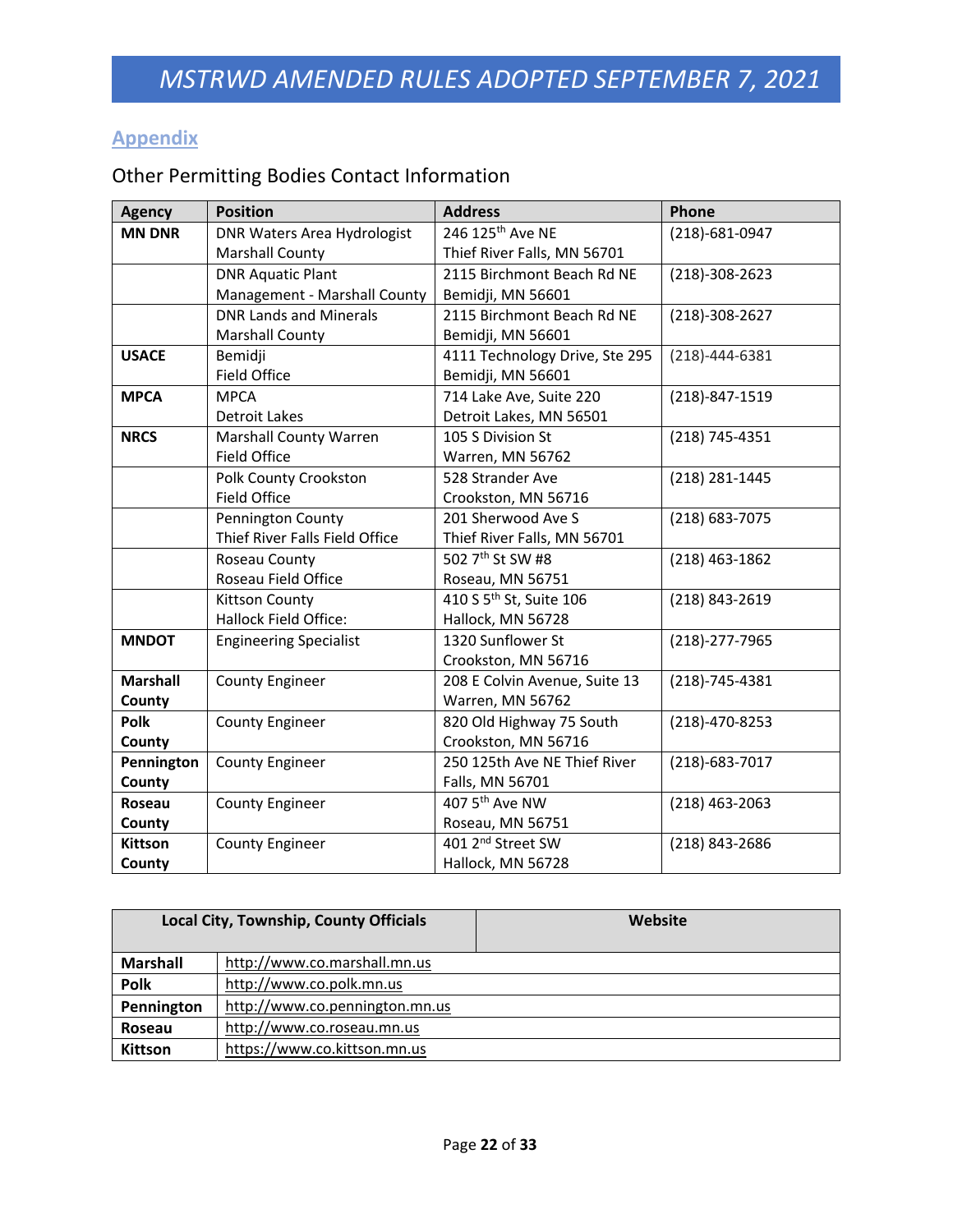### Culvert Size Chart

|      | Recommended Flow Areas for Selected Frequencies (assumes an average velocity 3.5 feet per second) |                  |          |             |                  |          |              |                  |          |  |
|------|---------------------------------------------------------------------------------------------------|------------------|----------|-------------|------------------|----------|--------------|------------------|----------|--|
|      | $12A^{5/6}$                                                                                       | $(Ft^3/sec)/3.5$ |          | $23A^{5/6}$ | $(Ft^3/sec)/3.5$ |          | $32A^{5/6}$  | $(Ft^3/sec)/3.5$ |          |  |
| DA   | 2Yr                                                                                               | Rec. Area (sq    | Culvert  | 5 Yr        | Rec. Area (sq    | Culvert  | <b>10 Yr</b> | Rec. Area (sq    | Culvert  |  |
| (sq  |                                                                                                   | ft)              | Diameter |             | ft)              | Diameter |              | ft)              | Diameter |  |
| mi)  |                                                                                                   |                  | (inches) |             |                  | (inches) |              |                  | (inches) |  |
| 0.10 | 1.8                                                                                               | 0.5              | 18       | 3.4         | $1.0\,$          | 18       | 4.7          | 1.3              | 18       |  |
| 0.20 | 3.1                                                                                               | 0.9              | 18       | 6.0         | 1.7              | 18       | 8.4          | 2.4              | 24       |  |
| 0.30 | 4.4                                                                                               | $1.3$            | 18       | 8.4         | 2.4              | 24       | 11.7         | 3.4              | 24       |  |
| 0.40 | 5.6                                                                                               | $1.6\,$          | 18       | 10.7        | 3.1              | 24       | 14.9         | 4.3              | 30       |  |
| 0.50 | 6.7                                                                                               | 1.9              | 24       | 12.9        | 3.7              | 24       | 18.0         | 5.1              | 30       |  |
| 0.60 | 7.8                                                                                               | $2.2$            | 24       | 15.0        | 4.3              | 30       | 20.9         | $6.0\,$          | 36       |  |
| 0.70 | 8.9                                                                                               | 2.5              | 24       | 17.1        | 4.9              | 30       | 23.8         | 6.8              | 36       |  |
| 0.80 | 10.0                                                                                              | 2.8              | 24       | 19.1        | 5.5              | 30       | 26.6         | 7.6              | 42       |  |
| 0.90 | 11.0                                                                                              | 3.1              | 24       | 21.1        | 6.0              | 36       | 29.3         | 8.4              | 42       |  |
| 1.00 | 12.0                                                                                              | 3.4              | 30       | 23.0        | 6.6              | 36       | 32.0         | 9.1              | 42       |  |
| 1.10 | 13.0                                                                                              | 3.7              | 30       | 24.9        | 7.1              | 36       | 34.6         | 9.9              | 42       |  |
| 1.20 | 14.0                                                                                              | 4.0              | 30       | 26.8        | 7.6              | 42       | 37.3         | 10.6             | 48       |  |
| 1.30 | 14.9                                                                                              | 4.3              | 30       | 28.6        | 8.2              | 42       | 39.8         | 11.4             | 48       |  |
| 1.40 | 15.9                                                                                              | 4.5              | 30       | 30.4        | 8.7              | 42       | 42.4         | 12.1             | 48       |  |
| 1.50 | 16.8                                                                                              | 4.8              | 30       | 32.2        | 9.2              | 42       | 44.9         | 12.8             | 48       |  |
| 1.60 | 17.8                                                                                              | $5.1$            | 30       | 34.0        | 9.7              | 42       | 47.3         | 13.5             | 54       |  |
| 1.70 | 18.7                                                                                              | 5.3              | 36       | 35.8        | 10.2             | 48       | 49.8         | 14.2             | 54       |  |
| 1.80 | 19.6                                                                                              | 5.6              | 36       | 37.5        | 10.7             | 48       | 52.2         | 14.9             | 54       |  |
| 1.90 | 20.5                                                                                              | 5.9              | 36       | 39.3        | 11.2             | 48       | 54.6         | 15.6             | 54       |  |
| 2.00 | 21.4                                                                                              | $6.1\,$          | 36       | 41.0        | 11.7             | 48       | 57.0         | 16.3             | 54       |  |
| 2.10 | 22.3                                                                                              | $6.4$            | 36       | 42.7        | 12.2             | 48       | 59.4         | 17.0             | 60       |  |
| 2.20 | 23.1                                                                                              | 6.6              | 36       | 44.4        | 12.7             | 48       | 61.7         | 17.6             | 60       |  |
| 2.30 | 24.0                                                                                              | 6.9              | 36       | 46.0        | 13.2             | 48       | 64.1         | 18.3             | 60       |  |
| 2.40 | 24.9                                                                                              | 7.1              | 36       | 47.7        | 13.6             | 54       | 66.4         | 19.0             | 60       |  |
| 2.50 | 25.8                                                                                              | 7.4              | 42       | 49.4        | 14.1             | 54       | 68.7         | 19.6             | 60       |  |
| 2.60 | 26.6                                                                                              | 7.6              | 42       | 51.0        | 14.6             | 54       | 71.0         | 20.3             | 60       |  |
| 2.70 | 27.5                                                                                              | 7.8              | 42       | 52.6        | 15.0             | 54       | 73.2         | 20.9             | 66       |  |
| 2.80 | 28.3                                                                                              | $8.1\,$          | 42       | 54.2        | 15.5             | 54       | 75.5         | 21.6             | 66       |  |
| 2.90 | 2.90                                                                                              | 8.3              | 42       | 55.9        | 16.0             | 54       | 77.7         | 22.2             | 66       |  |
| 3.00 | 30.0                                                                                              | 8.6              | 42       | 57.5        | 16.4             | 60       | 79.9         | 22.8             | 66       |  |
| 3.10 | 30.8                                                                                              | 8.8              | 42       | 59.0        | 16.9             | 60       | 82.2         | 23.5             | 66       |  |
| 3.20 | 31.6                                                                                              | 9.0              | 42       | 60.6        | 17.3             | 60       | 84.4         | 24.1             | 66       |  |
| 3.30 | 32.5                                                                                              | 9.3              | 42       | 62.2        | 17.8             | 60       | 86.5         | 24.7             | 72       |  |
| 3.40 | 33.3                                                                                              | 9.5              | 42       | 63.8        | 18.2             | 60       | 88.7         | 25.4             | 72       |  |
| 3.50 | 34.1                                                                                              | 9.7              | 42       | 65.3        | 18.7             | 60       | 90.9         | 26.0             | 72       |  |
| 3.60 | 34.9                                                                                              | 10.0             | 48       | 66.9        | 19.1             | 60       | 93.1         | 26.6             | 72       |  |
| 3.70 | 35.7                                                                                              | 10.2             | 48       | 68.4        | 19.6             | 60       | 95.2         | 27.2             | 72       |  |
| 3.80 | 36.5                                                                                              | 10.4             | 48       | 70.0        | 20.0             | 60       | 97.3         | 27.8             | 72       |  |
| 3.90 | 37.3                                                                                              | 10.7             | 48       | 71.5        | 20.4             | 66       | 99.5         | 28.4             | 72       |  |
| 4.00 | 38.1                                                                                              | 10.9             | 48       | 73.0        | 20.9             | 66       | 101.6        | 29.0             | 72       |  |
| 4.10 | 38.9                                                                                              | 11.1             | 48       | 74.5        | 21.3             | 66       | 103.7        | 29.6             | 78       |  |
| 4.20 | 39.7                                                                                              | 11.3             | 48       | 76.1        | 21.7             | 66       | 105.8        | 30.2             | 78       |  |
| 4.30 | 40.5                                                                                              | 11.6             | 48       | 77.6        | 22.2             | 66       | 107.9        | 30.8             | 78       |  |
| 4.40 | 41.2                                                                                              | 11.8             | 48       | 79.1        | 22.6             | 66       | 110.0        | 31.4             | 78       |  |
| 4.50 | 42.0                                                                                              | 12.0             | 48       | 80.6        | 23.0             | 66       | 112.1        | 32.0             | 78       |  |
| 4.60 | 42.8                                                                                              | 12.2             | 48       | 82.0        | 23.4             | 66       | 114.1        | 32.6             | 78       |  |
| 4.70 | 43.6                                                                                              | 12.5             | 48       | 83.5        | 23.9             | 66       | 116.2        | 33.2             | 78       |  |
|      |                                                                                                   |                  |          |             |                  |          |              |                  |          |  |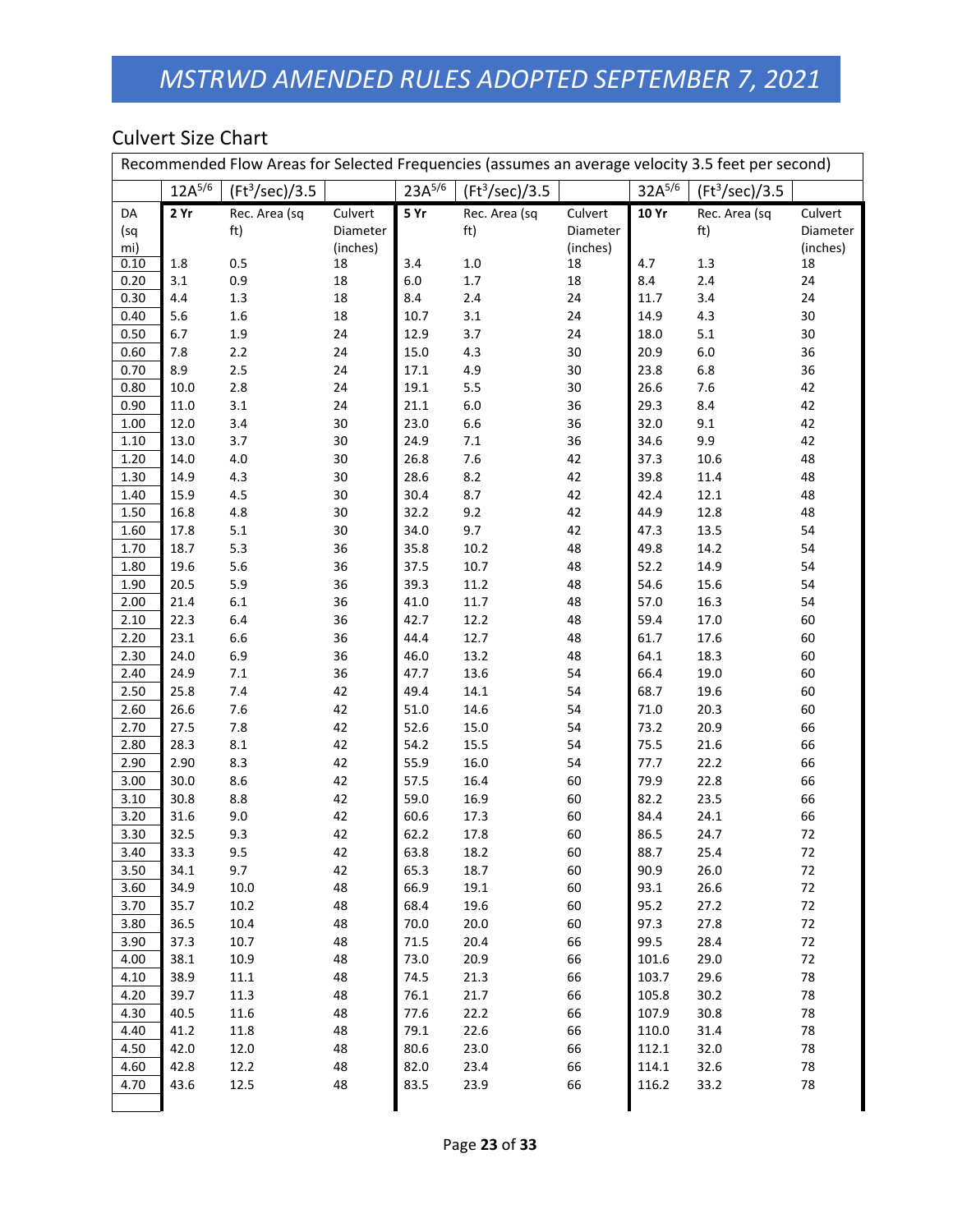|              | Recommended Flow Areas for Selected Frequencies (assumes an average velocity 3.5 feet per second) |                  |          |                |                  |          |                |                              |          |
|--------------|---------------------------------------------------------------------------------------------------|------------------|----------|----------------|------------------|----------|----------------|------------------------------|----------|
|              | $12A^{5/6}$                                                                                       | $(Ft^3/sec)/3.5$ |          | $23A^{5/6}$    | $(Ft^3/sec)/3.5$ |          | $32A^{5/6}$    | $\overline{(Ft^3/sec)}$ /3.5 |          |
| DA           | 2 Yr                                                                                              | Rec. Area (sq    | Culvert  | 5 Yr           | Rec. Area (sq    | Culvert  | 10 Yr          | Rec. Area (sq                | Culvert  |
| (sq          |                                                                                                   | ft)              | Diameter |                | ft)              | Diameter |                | ft)                          | Diameter |
| mi)          |                                                                                                   |                  | (inches) |                |                  | (inches) |                |                              | (inches) |
| 4.80         | 44.3                                                                                              | 12.7             | 48       | 85.0           | 24.3             | 66       | 118.3          | 33.8                         | 78       |
| 4.90         | 45.1                                                                                              | 12.9             | 48       | 86.5           | 24.7             | 72       | 120.3          | 34.4                         | 84       |
| 5.00         | 45.9                                                                                              | 13.1             | 48       | 87.9           | 25.1             | $72\,$   | 122.4          | 35.0                         | 84       |
| 5.20         | 47.4                                                                                              | 13.5             | 54       | 90.9           | 26.0             | $72\,$   | 126.4          | 36.1                         | 84       |
| 5.40         | 48.9                                                                                              | 14.0             | 54       | 93.8           | 26.8             | $72\,$   | 130.5          | 37.3                         | 84       |
| 5.60         | 50.4                                                                                              | 14.4             | 54       | 96.7           | 27.6             | $72\,$   | 134.5          | 38.4                         | 84       |
| 5.80         | 51.9                                                                                              | 14.8             | 54       | 99.5           | 28.4             | $72\,$   | 138.5          | 39.6                         | 84       |
| 6.00         | 53.4                                                                                              | 15.3             | 54       | 102.4          | 29.2             | $72\,$   | 142.4          | 40.7                         |          |
| 6.20         | 54.9                                                                                              | 15.7             | 54       | 105.2          | 30.1             | 78       | 146.4          | 41.8                         |          |
| 6.40         | 56.4                                                                                              | 16.1             | 54       | 108.0          | 30.9             | 78       | 150.3          | 42.9                         |          |
| 6.60         | 57.8                                                                                              | 16.5             | 54       | 110.8          | 31.7             | 78       | 154.2          | 44.1                         |          |
| 6.80         | 59.3                                                                                              | 16.9             | 60       | 113.6          | 32.5             | 78       | 158.1          | 45.2                         |          |
| 7.00         | 60.7                                                                                              | 17.4             | 60       | 116.4          | 33.3             | 78       | 162.0          | 46.3                         |          |
| 7.20         | 62.2                                                                                              | 17.8             | 60       | 119.2          | 34.0             | 78       | 165.8          | 47.4                         |          |
| 7.40         | 63.6                                                                                              | 18.2             | 60       | 121.9          | 34.8             | 84       | 169.6          | 48.5                         |          |
| 7.60         | 65.0                                                                                              | 18.6             | 60       | 124.7          | 35.6             | 84       | 173.4          | 49.6                         |          |
| 7.80         | 66.5                                                                                              | 19.0             | 60       | 127.4          | 36.4             | 84       | 177.2          | 50.6                         |          |
| 8.00         | 67.9                                                                                              | 19.4             | 60       | 130.1          | 37.2             | 84       | 181.0          | 51.7                         |          |
| 8.20         | 69.3                                                                                              | 19.8             | 60       | 132.8          | 37.9             | 84       | 184.4          | 52.8                         |          |
| 8.40         | 70.7                                                                                              | 20.2             | 60       | 135.5          | 38.7             | 84       | 188.5          | 53.9                         |          |
| 8.60         | 72.1                                                                                              | 20.3             | 66       | 138.2          | 39.5             | 84       | 192.3          | 54.9                         |          |
| 8.80<br>9.00 | 73.5<br>74.9                                                                                      | 21.0<br>21.4     | 66<br>66 | 140.9<br>143.5 | 40.2<br>41.0     |          | 196.0<br>199.7 | 56.0<br>57.1                 |          |
| 9.20         | 76.3                                                                                              | 21.8             | 66       | 146.2          | 41.8             |          | 203.4          | 58.1                         |          |
| 9.40         | 77.6                                                                                              | 22.2             | 66       | 148.8          | 42.5             |          | 207.1          | 59.2                         |          |
| 9.60         | 79.0                                                                                              | 22.6             | 66       | 151.5          | 43.3             |          | 210.7          | 60.2                         |          |
| 9.80         | 80.4                                                                                              | 23.0             | 66       | 154.1          | 44.0             |          | 214.4          | 61.2                         |          |
| 10.00        | 81.8                                                                                              | 23.4             | 66       | 156.7          | 44.8             |          | 218.0          | 62.3                         |          |
| 10.50        | 85.1                                                                                              | 24.3             | 66       | 163.2          | 46.6             |          | 227.1          | 64.9                         |          |
| 11.00        | 8.5                                                                                               | 25.3             | 72       | 169.7          | 48.5             |          | 236.0          | 67.4                         |          |
| 11.50        | 91.9                                                                                              | 26.2             | 72       | 176.1          | 50.3             |          | 244.9          | 70.0                         |          |
| 12.00        | 95.2                                                                                              | 27.2             | 72       | 182.4          | 52.1             |          | 253.8          | 72.5                         |          |
| 12.50        | 98.5                                                                                              | 28.1             | 72       | 188.7          | 53.9             |          | 262.6          | 75.0                         |          |
| 13.00        | 101.7                                                                                             | 29.1             | 72       | 195.0          | 55.7             |          | 271.3          | 77.5                         |          |
| 13.50        | 105.0                                                                                             | 30.0             | 78       | 201.2          | 57.5             |          | 280.0          | 80.0                         |          |
| 14.00        | 108.2                                                                                             | 30.9             | 78       | 207.4          | 59.3             |          | 288.6          | 82.4                         |          |
| 14.50        | 111.4                                                                                             | 31.8             | 78       | 213.6          | 61.0             |          | 297.1          | 84.9                         |          |
| 15.00        | 114.6                                                                                             | 32.7             | 78       | 219.7          | 62.8             |          | 305.7          | 87.3                         |          |
| 15.50        | 117.8                                                                                             | 33.7             | 78       | 225.8          | 64.5             |          | 314.1          | 89.7                         |          |
| 16.00        | 121.0                                                                                             | 34.6             | 78       | 231.8          | 66.2             |          | 322.5          | 92.2                         |          |
| 16.50        | 124.1                                                                                             | 35.5             | 78       | 237.8          | 68.0             |          | 330.9          | 94.5                         |          |
| 17.00        | 127.2                                                                                             | 36.3             | 78       | 243.8          | 69.7             |          | 339.3          | 96.9                         |          |
| 17.50        | 130.3                                                                                             | 37.2             | 78       | 249.8          | 71.4             |          | 347.5          | 99.3                         |          |
| 18.00        | 133.4                                                                                             | 38.1             | 78       | 255.7          | 73.1             |          | 355.8          | 101.7                        |          |
| 18.50        | 136.5                                                                                             | 39.0             | 78       | 261.6          | 74.8             |          | 364.0          | 104.0                        |          |
| 19.00        | 139.6                                                                                             | 39.9             | 78       | 267.5          | 76.4             |          | 372.2          | 106.3                        |          |
| 19.50        | 142.6                                                                                             | 40.8             | 84       | 273.4          | 78.1             |          | 380.3          | 108.7                        |          |
| 20.00        | 145.7                                                                                             | 41.6             | 84       | 279.1          | 79.8             |          | 388.5          | 111.0                        |          |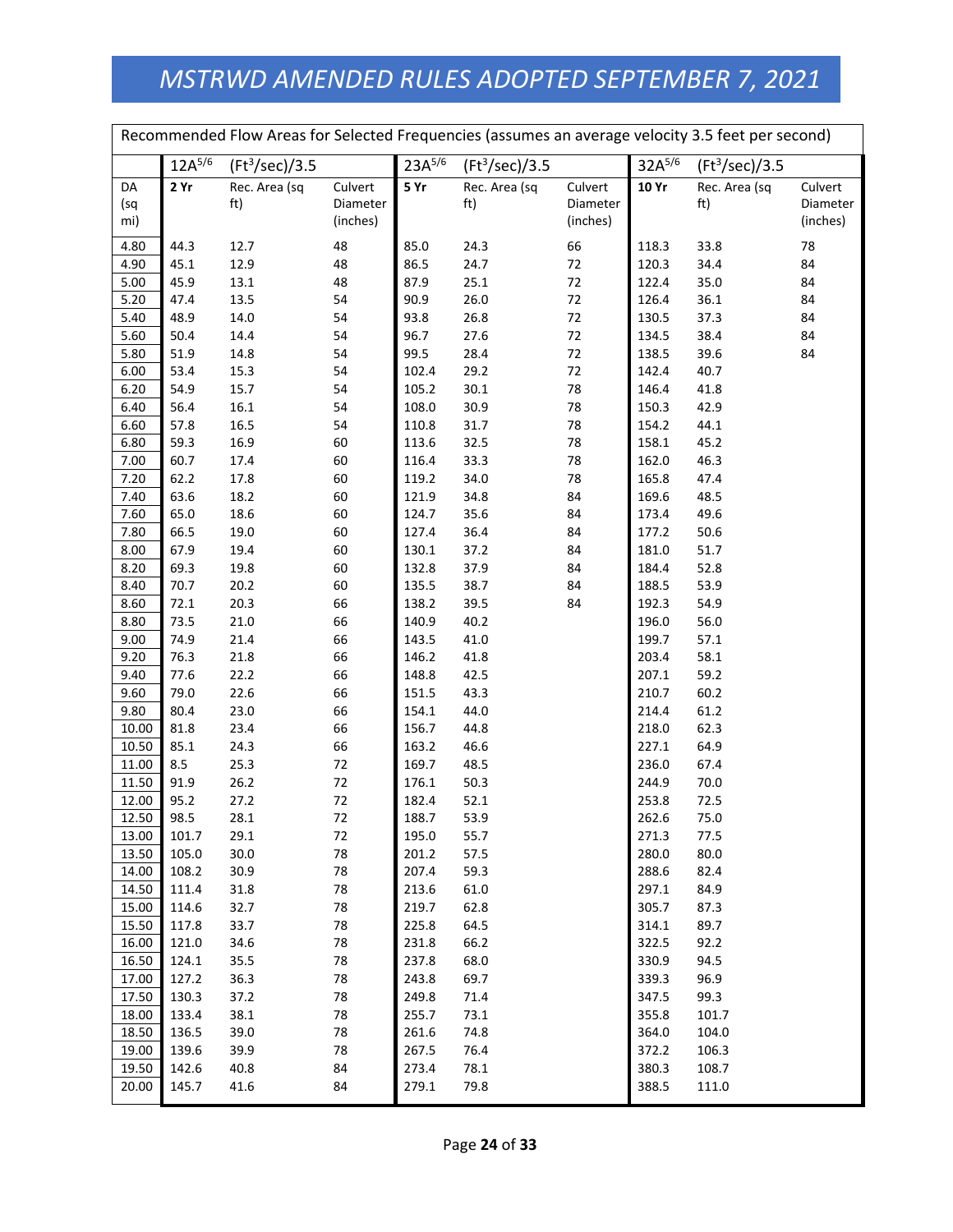| <b>English &amp; Estimated Metric Dimensions</b><br>Selected Circular & Arch Culverts |                   |                  |                          |                   |                              |                  |              |                          |                  |  |  |  |
|---------------------------------------------------------------------------------------|-------------------|------------------|--------------------------|-------------------|------------------------------|------------------|--------------|--------------------------|------------------|--|--|--|
|                                                                                       |                   |                  | Reinforced Concrete Arch |                   |                              |                  |              | Reinforced Concrete Arch |                  |  |  |  |
| Circular<br>Diameter<br>(inches)                                                      | Area<br>$(sq-ft)$ | Rise<br>(inches) | Span<br>(inches)         | Area<br>$(sq-ft)$ | Circular<br>Diameter<br>(mm) | Area<br>$(sq-m)$ | Rise<br>(mm) | Span<br>(mm)             | Area<br>$(sq-m)$ |  |  |  |
| 12                                                                                    | 0.79              |                  |                          |                   | 300                          | 0.073            |              |                          |                  |  |  |  |
| 15                                                                                    | 1.23              | 11.00            | 18.00                    | 1.10              | 380                          | 0.114            | 280          | 450                      | 0.102            |  |  |  |
| 18                                                                                    | 1.77              | 13.50            | 22.00                    | 1.65              | 460                          | 0.164            | 340          | 550                      | 0.153            |  |  |  |
| 21                                                                                    | 2.40              | 15.50            | 26.00                    | 2.20              | 530                          | 0.223            | 390          | 660                      | 0.204            |  |  |  |
| 24                                                                                    | 3.14              | 18.00            | 28.50                    | 2.80              | 610                          | 0.292            | 460          | 720                      | 0.260            |  |  |  |
| 30                                                                                    | 4.91              | 22.50            | 36.25                    | 4.40              | 760                          | 0.456            | 570          | 920                      | 0.409            |  |  |  |
| 36                                                                                    | 7.07              | 26.38            | 43.75                    | 6.40              | 910                          | 0.656            | 670          | 1110                     | 0.595            |  |  |  |
| 42                                                                                    | 9.62              | 31.31            | 51.13                    | 8.80              | 1070                         | 0.893            | 800          | 1290                     | 0.818            |  |  |  |
| 48                                                                                    | 12.56             | 36.00            | 58.50                    | 11.40             | 1220                         | 1.17             | 910          | 1480                     | 1.059            |  |  |  |
| 54                                                                                    | 15.90             | 40.00            | 65.00                    | 14.30             | 1370                         | 1.48             | 1020         | 1650                     | 1.329            |  |  |  |
| 60                                                                                    | 19.63             | 45.00            | 73.00                    | 17.70             | 1520                         | 1.82             | 1140         | 1850                     | 1644             |  |  |  |
| 72                                                                                    | 28.26             | 54.00            | 88.00                    | 25.60             | 1830                         | 2.63             | 1370         | 2230                     | 2.378            |  |  |  |
| 84                                                                                    | 38.47             | 62.00            | 102.00                   | 34.60             | 2130                         | 3.57             | 1570         | 2590                     | 3.214            |  |  |  |
| 90                                                                                    | 44.16             | 72.00            | 115.00                   | 44.50             | 2290                         | 4.10             | 1830         | 2920                     | 4.134            |  |  |  |
| 96                                                                                    | 50.24             | 77.25            | 122.00                   | 51.70             | 2440                         | 4.67             | 1960         | 3090                     | 4803             |  |  |  |
| 108                                                                                   | 63.59             | 87.13            | 138.00                   | 66.00             | 2740                         | 5.91             | 2210         | 3500                     | 6.132            |  |  |  |
| 120                                                                                   | 78.50             | 97.88            | 154.00                   | 81.80             | 3050                         | 7.29             | 2490         | 3910                     | 7.599            |  |  |  |
| 132                                                                                   | 94.99             | 106.50           | 168.75                   | 99.10             | 3350                         | 8.82             | 2710         | 4280                     | 9.207            |  |  |  |

|                                  |                   | Corrugated Steel Pipe Arch |                  |                   |                              | Corrugated Steel Pipe Arch |              |              |                  |
|----------------------------------|-------------------|----------------------------|------------------|-------------------|------------------------------|----------------------------|--------------|--------------|------------------|
| Circular<br>Diameter<br>(inches) | Area<br>$(sq-ft)$ | Rise<br>(inches)           | Span<br>(inches) | Area<br>$(sq-ft)$ | Circular<br>Diameter<br>(mm) | Area<br>$(sq-m)$           | Rise<br>(mm) | Span<br>(mm) | Area<br>$(sq-m)$ |
| 12                               | 0.79              |                            |                  |                   | 300                          | 0.07                       |              |              |                  |
| 15                               | 1.23              | 13.00                      | 17.00            | 1.10              | 380                          | 0.11                       | 330          | 430          | 0.102            |
| 18                               | 1.77              | 15.00                      | 21.00            | 1.65              | 460                          | 0.16                       | 380          | 530          | 0.153            |
| 21                               | 2.40              | 18.00                      | 24.00            | 2.20              | 530                          | 0.22                       | 460          | 610          | 0.204            |
| 24                               | 3.14              | 20.00                      | 28.00            | 2.80              | 610                          | 0.29                       | 510          | 710          | 0.260            |
| 30                               | 4.91              | 24.00                      | 35.00            | 4.40              | 760                          | 0.46                       | 610          | 880          | 0.409            |
| 36                               | 7.07              | 29.00                      | 42.00            | 6.40              | 910                          | 0.66                       | 740          | 1060         | 0.595            |
| 42                               | 9.62              | 33.00                      | 49.00            | 8.80              | 1070                         | 0.89                       | 840          | 1240         | 0.818            |
| 48                               | 12.56             | 38.00                      | 57.00            | 11.40             | 1220                         | 1.17                       | 970          | 1440         | 1.059            |
| 54                               | 15.90             | 43.00                      | 64.00            | 14.30             | 1370                         | 1.48                       | 1090         | 1620         | 1.329            |
| 60                               | 19.63             | 47.00                      | 71.00            | 17.70             | 1520                         | 1.82                       | 1190         | 1800         | 1.644            |
| 66                               | 23.75             | 52.00                      | 77.00            | 21.90             | 1680                         | 2.21                       | 1320         | 1950         | 2.035            |
| 72                               | 28.26             | 57.00                      | 83.00            | 25.60             | 1830                         | 2.63                       | 1450         | 2100         | 2.378            |
| 3x1 Corrugations                 |                   |                            |                  |                   |                              |                            |              |              |                  |
| 54                               | 15.90             | 48.50                      | 58.50            | 15.60             | 1370                         | 1.48                       | 1230         | 1480         | 1.449            |
| 60                               | 19.63             | 54.00                      | 65.00            | 19.30             | 1520                         | 1.82                       | 1370         | 1650         | 1.793            |
| 66                               | 23.75             | 58.25                      | 72.50            | 23.20             | 1680                         | 2.21                       | 1480         | 1840         | 2.155            |
| 72                               | 28.26             | 62.50                      | 79.00            | 62.50             | 1830                         | 2.63                       | 1590         | 2000         | 5.806            |
| 78                               | 33.17             | 67.25                      | 86.50            | 32.10             | 1980                         | 3.08                       | 1710         | 2190         | 2.982            |
| 84                               | 38.47             | 71.75                      | 93.50            | 37.00             | 2130                         | 3.57                       | 1820         | 2370         | 3.437            |
| 90                               | 44.16             | 76.00                      | 101.50           | 42.40             | 2290                         | 4.10                       | 1930         | 2570         | 3.939            |
| 96                               | 50.24             | 80.50                      | 108.50           | 48.00             | 2440                         | 4.67                       | 2040         | 2750         | 4.459            |
| 102                              | 56.72             | 84.75                      | 116.50           | 54.20             | 2590                         | 5.27                       | 2150         | 2950         | 5.035            |
| 108                              | 63.59             | 89.25                      | 123.50           | 60.50             | 2740                         | 5.91                       | 2270         | 3130         | 5.621            |
| 114                              | 70.85             | 93.75                      | 131.00           | 93.75             | 2900                         | 6.58                       | 2380         | 3320         | 8.710            |
| 120                              | 78.50             | 98.00                      | 138.50           | 74.50             | 3050                         | 7.29                       | 2490         | 3510         | 6.921            |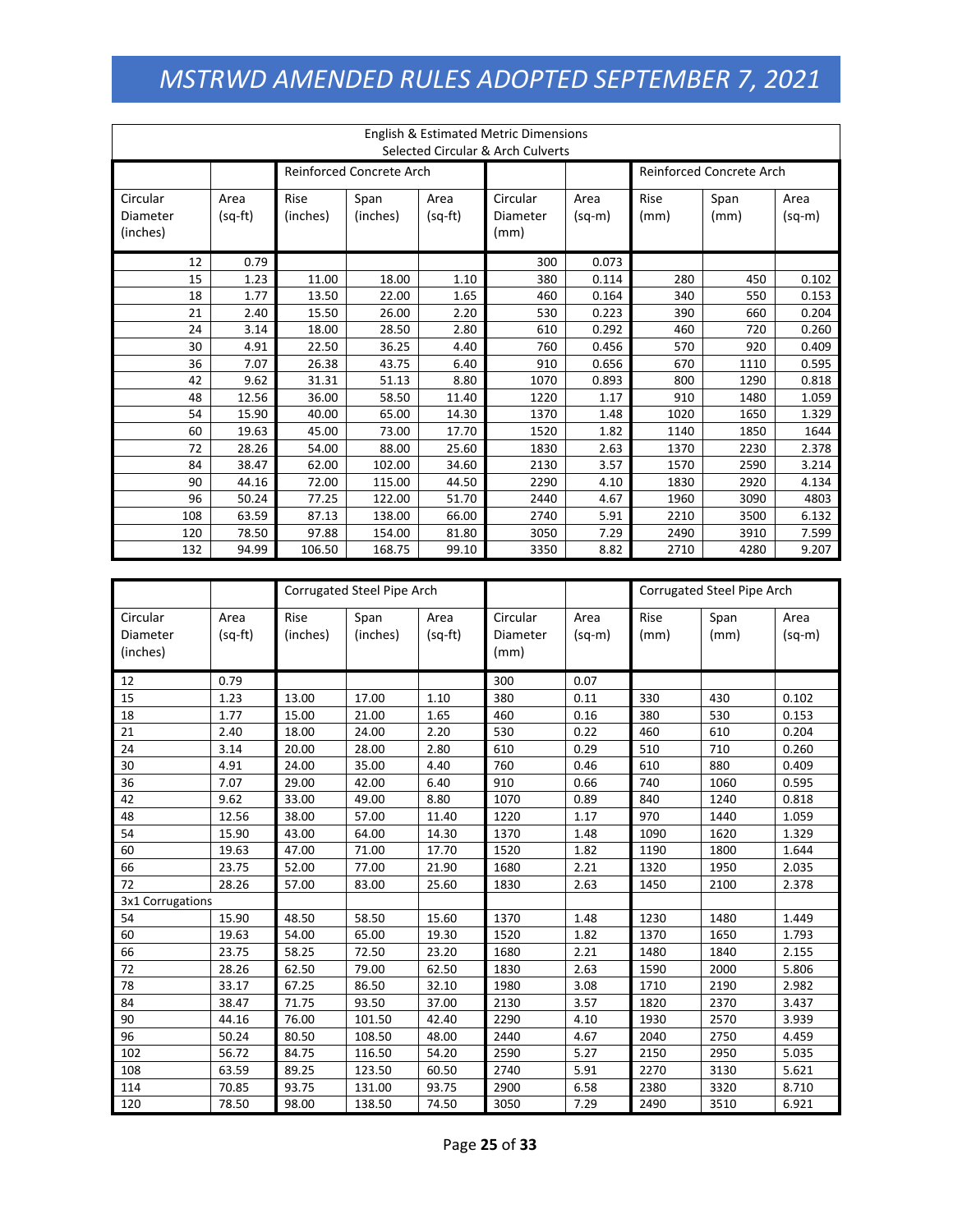between the pipe that comes from the sump hole (BLUE) and the pipe that goes thru the road or spoil . When implementing a tile outlet pipe thru a road or spoilbank into a ditch there must be a gap of 3" PINK)

j.

. The inlet end of the pipe that goes thru the road or spoil cannot project higher than 6" from the natural ground in the vicinity. . The diameter of the pipe that goes thru the road or spoil (PINK) must be larger than the diameter of the pipe that comes from the sump hole (BLUE)

Doing so will prevent water from entering the ditch during higher flows when the ditch has reached its capacity.

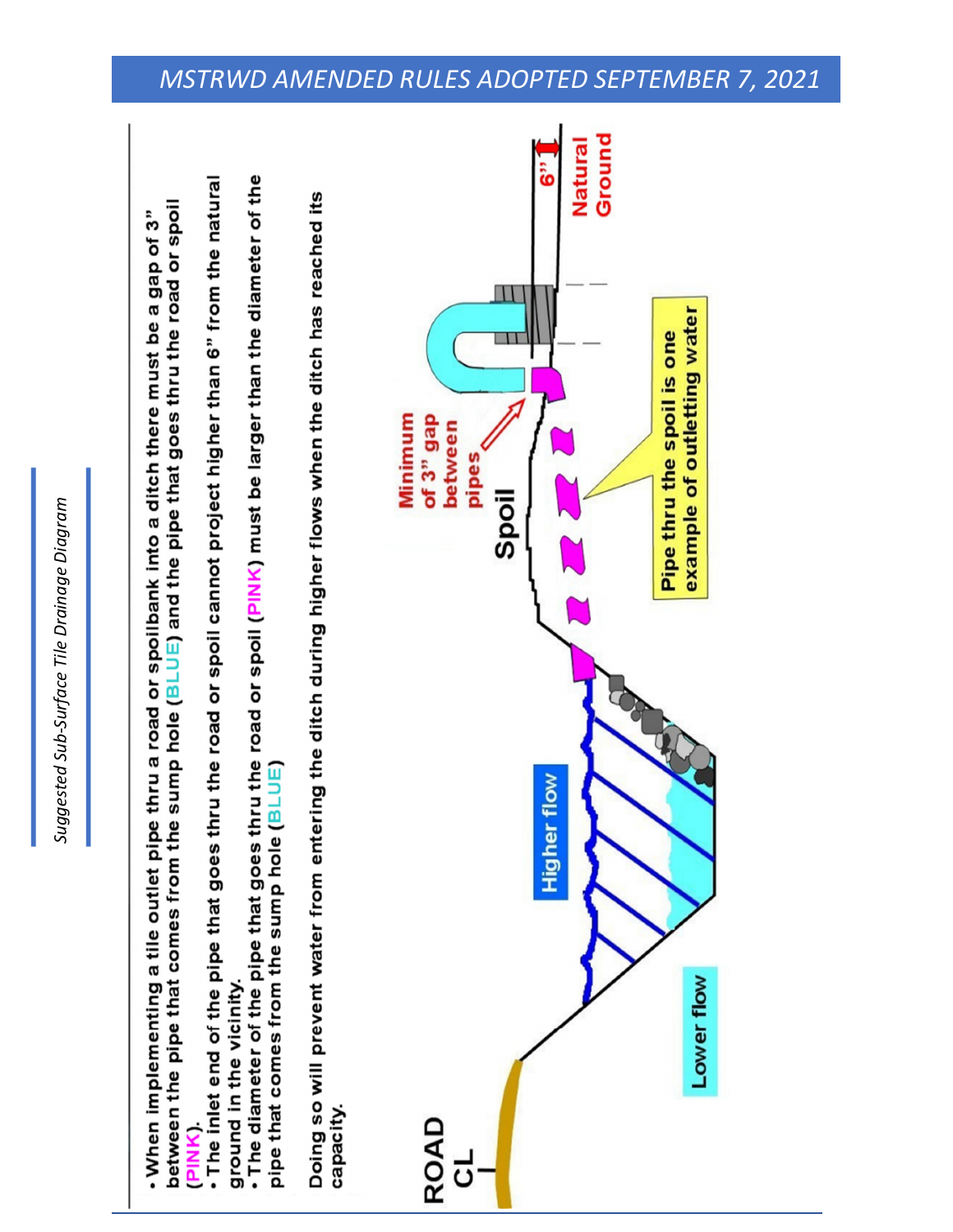### Erosion Control: Riprap and Geotextile Charts

| <b>Table 3601-1</b>                                                            |                                                                                      |     |                           |                        |     |     |  |  |  |  |  |
|--------------------------------------------------------------------------------|--------------------------------------------------------------------------------------|-----|---------------------------|------------------------|-----|-----|--|--|--|--|--|
| <b>Random Riprap Gradation Requirements</b>                                    |                                                                                      |     |                           |                        |     |     |  |  |  |  |  |
| <b>Approximate Percent of Total Weight</b><br><b>Smaller than Given Weight</b> |                                                                                      |     |                           |                        |     |     |  |  |  |  |  |
| Weight, lb [kg]                                                                | Size, in [mm]*                                                                       |     |                           | <b>Class of Riprap</b> |     |     |  |  |  |  |  |
|                                                                                |                                                                                      |     | $\mathbf{I}$              | III                    | IV  | V   |  |  |  |  |  |
| 2,000 [900]                                                                    | 30 [750]                                                                             |     |                           |                        | --  | 100 |  |  |  |  |  |
| 1,000 [450]                                                                    | 24 [600]                                                                             |     |                           |                        | 100 | --  |  |  |  |  |  |
| 650 [300]                                                                      | 21 [525]                                                                             |     |                           |                        |     | 75  |  |  |  |  |  |
| 400 [180]                                                                      | 18 [450]                                                                             | --  | --                        | 100                    | $-$ | $-$ |  |  |  |  |  |
| 250 [113]                                                                      | 15 [375]                                                                             |     |                           |                        | 75  | 50  |  |  |  |  |  |
| 120 [55]                                                                       | 12 [300]                                                                             |     | 100                       | 75                     | 50  | $-$ |  |  |  |  |  |
| 50 [22]                                                                        | 9[225]                                                                               |     | 75                        | 50                     |     | --  |  |  |  |  |  |
| 15[7]                                                                          | 6 [150]                                                                              | 100 | 50                        |                        |     | 10  |  |  |  |  |  |
| 5[2]                                                                           | 4 [100]                                                                              |     |                           |                        | 10  |     |  |  |  |  |  |
| 2[1]                                                                           | 3[75]                                                                                | 50  |                           | 10                     |     |     |  |  |  |  |  |
|                                                                                | 2[50]                                                                                |     | 10                        |                        |     |     |  |  |  |  |  |
| --                                                                             | 1[25]                                                                                | 10  |                           |                        |     | --  |  |  |  |  |  |
|                                                                                | * Weight to size conversion based on a specific gravity of 2.60 and a volume average |     | between a sphere and cube |                        |     |     |  |  |  |  |  |

Note: Areas boxed in by a red line indicate the typical requirement used in the District.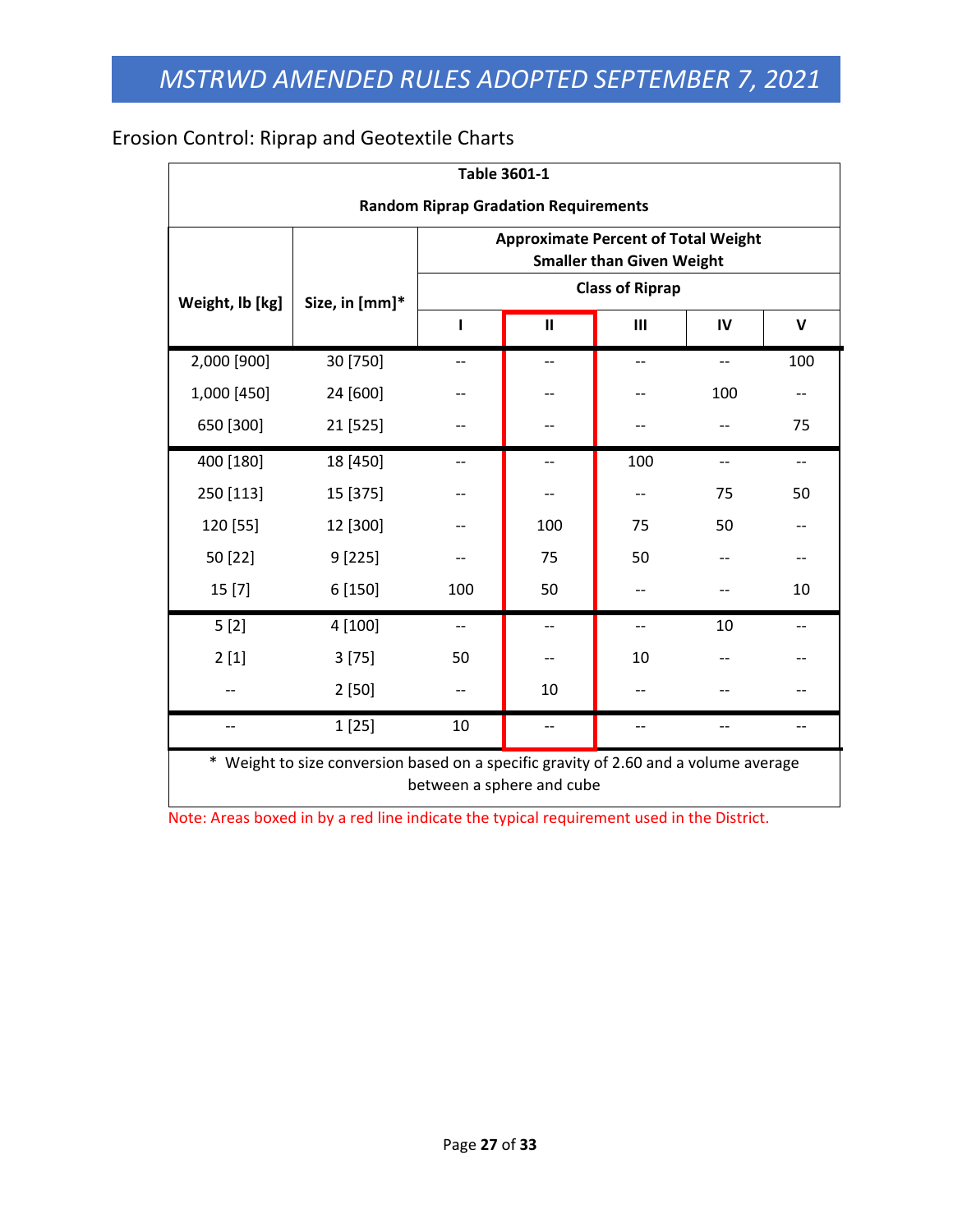#### Erosion Control: Riprap and Geotextile Charts

| <b>Table 3733-1</b><br><b>Geotextile Properties</b>                            |                                          |                          |                          |               |                |               |              |                |  |  |
|--------------------------------------------------------------------------------|------------------------------------------|--------------------------|--------------------------|---------------|----------------|---------------|--------------|----------------|--|--|
|                                                                                | <b>Test</b><br><b>Method</b><br>(ASTM)   | Type $(a)$               |                          |               |                |               |              |                |  |  |
| <b>Geotextile Property</b>                                                     |                                          |                          | $\mathbf{1}$             |               |                |               |              |                |  |  |
|                                                                                | <b>Units</b>                             | <b>Fabric</b>            | Knit sock (b)            | 3             | 4              | 5             | 6            | 7(c)           |  |  |
| <b>B1 Grab Tensile</b><br>Strength minimum,<br>each principal<br>direction     | D4632 lb.<br>[kN]                        | 100<br>[0.45]            |                          | 100<br>[0.45] | 200<br>[0.90]  | 200<br>[0.90] | (d)          | 300<br>$[1.3]$ |  |  |
| <b>B2 Elongation</b><br>minimum, each<br>principal direction                   | D4632<br>percent                         | $\overline{\phantom{a}}$ | $-$                      | 50            | 50             | --            | (d)          | 50             |  |  |
| <b>B3 Seam Breaking</b><br>Strength minimum<br>(e)                             | D4632 lb.<br>[kN]                        | 90<br>[0.40]             | $-$                      | 90<br>[0.40]  | 180<br>[0.80]  | 180<br>[0.80] | (d)          | 270<br>$[1.2]$ |  |  |
| <b>B4 Apparent Opening</b><br>Size (AOS) maximum<br>(f)                        | D4751<br>U.S. Std.<br>sieve size<br>[mm] | 40<br>[0.425]            | 40 [0.425] as<br>applied | 50<br>[0.30]  | 50<br>[0.30]   | 30<br>[0.60]  | 20<br>[0.85] | 50<br>[0.30]   |  |  |
| <b>B5 Permittivity</b><br>minimum (g)                                          | D4491<br>falling<br>head sec-1           | 0.7                      | 2.75 relaxed             | 0.5           | 0.5            | 0.05          | 0.05         | 0.5            |  |  |
| B6 Puncture strength<br>minimum                                                | D6241<br>$Lb$ [N]                        | $-$                      | 180 [800]                | $-$           | $\overline{a}$ | $-$           |              |                |  |  |
| B7 Wide Width Strip<br>Tensile Strength<br>minimum each<br>principal direction | D4595<br>lb/ft<br>[kN/m]                 | $\overline{\phantom{a}}$ | $\overline{a}$           |               | --             | $-$           | (d)          |                |  |  |

(a) Minimum Average Roll Values (MARV) based on average of at least three tests per swatch.

(b) Provide socks made of knit polymeric materials and meeting the requirements of ASTM D6707‐06, for Type H: fabric. Ensure the sock exhibits minimum snag or run potential, is factory-applied to maintain uniform installed mass, and conforms to the outside diameters of the tubing with a snug fit.

(c) Needle‐punched nonwoven. Do not use thermally bonded (heat‐set) fabric.

(d) Requirements are site‐specific and will be as specified in the contact. The property values for B1 and B3 may not be less than shown for Type 5. If the contract does not specify either B1 or B7, use default value of 300 lb [1.3 kN] for B1. If the contract does not specify seam strength, use a default value of 270 ln [1.2 kN] for B3.

(e) Adhere to this requirement if the contract requires or allows seams. Strength specifications apply to factory and field seams. Use thread for sewing that has strength of at least 25 lb. [110 N]. Sew seams with a Federal Type 401 stitch using a two‐spool sewing machine, and install seams facing upward. For seaming with adhesives, see the Approved/Qualified Products List available at the Department's website.

(f) For U.S. sieve sizes, the AOS Number must be equal to or greater than the number specified.

(g) Permittivity:  $P = K/L$ , where  $K =$  fabric permeability and  $L =$  fabric thickness.

Note: Areas boxed in by a red line indicate the typical requirement used in the District.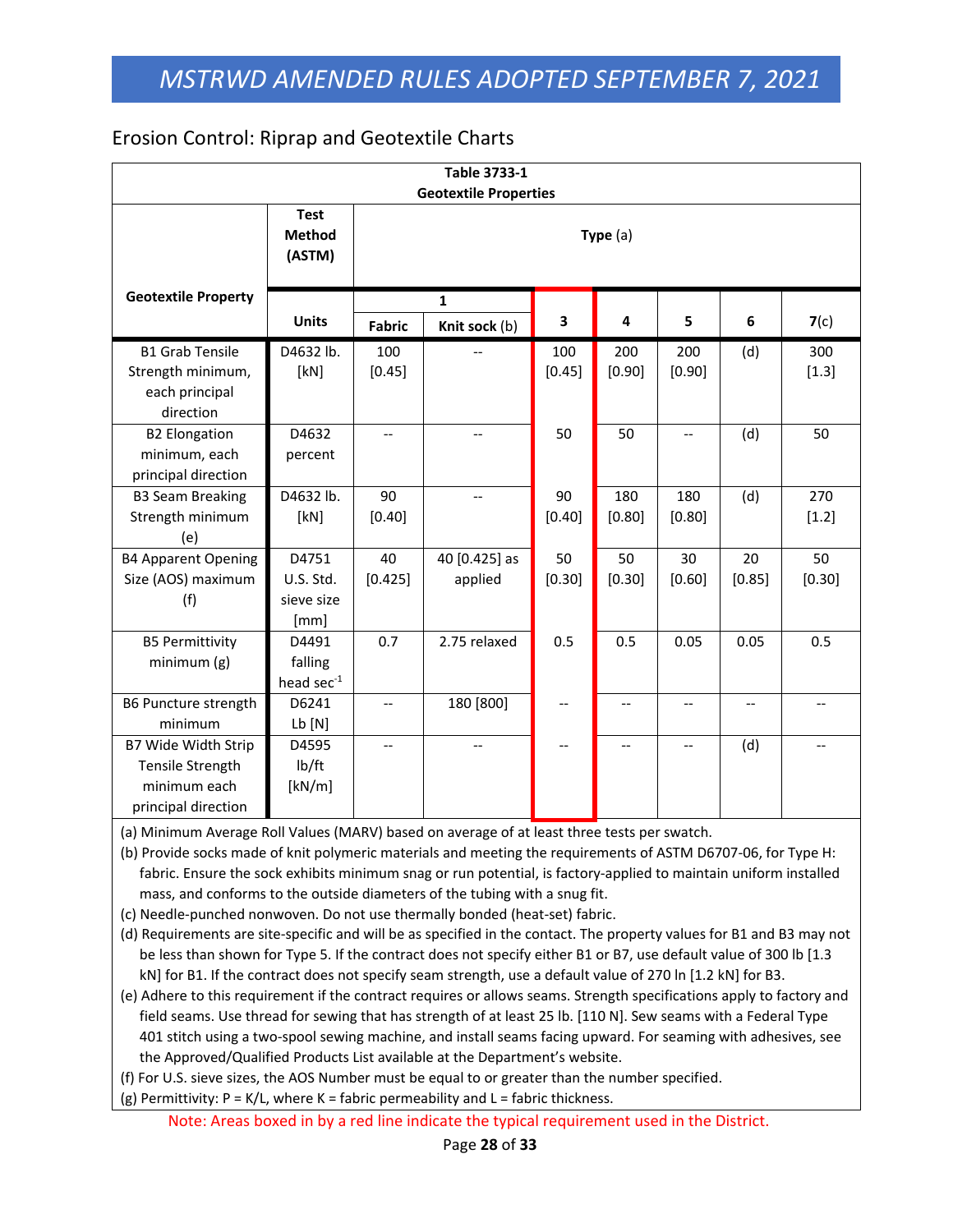### **3733 Geotextiles 3733.1 SCOPE** Provide geotextiles (permeable fabrics) for the typical uses classified as follows: (1) Type I for wrapping subsurface drain pipe, joints of concrete pipe culvert, or other drainage applications; (2) Type II. The Department no longer uses this classification. If the contract specifies Type II, use Type III propriety requirements; (3) Type III for use under Class I and Class II random riprap, gabions, and revet mattresses; (4) Type IV for use under Class III and Class IV random riprap and hand‐placed riprap on slopes no steeper than 3:1, horizontal to vertical; (5) Type V for separating materials for stabilization; (6) Type VI for earth reinforcement; (7) Type VII for use under Class III and Class IV random riprap on slopes steeper than 3:1, horizontal to vertical, and under Class V random riprap.

Note: Areas boxed in by a red line indicate the typical requirement used in the District.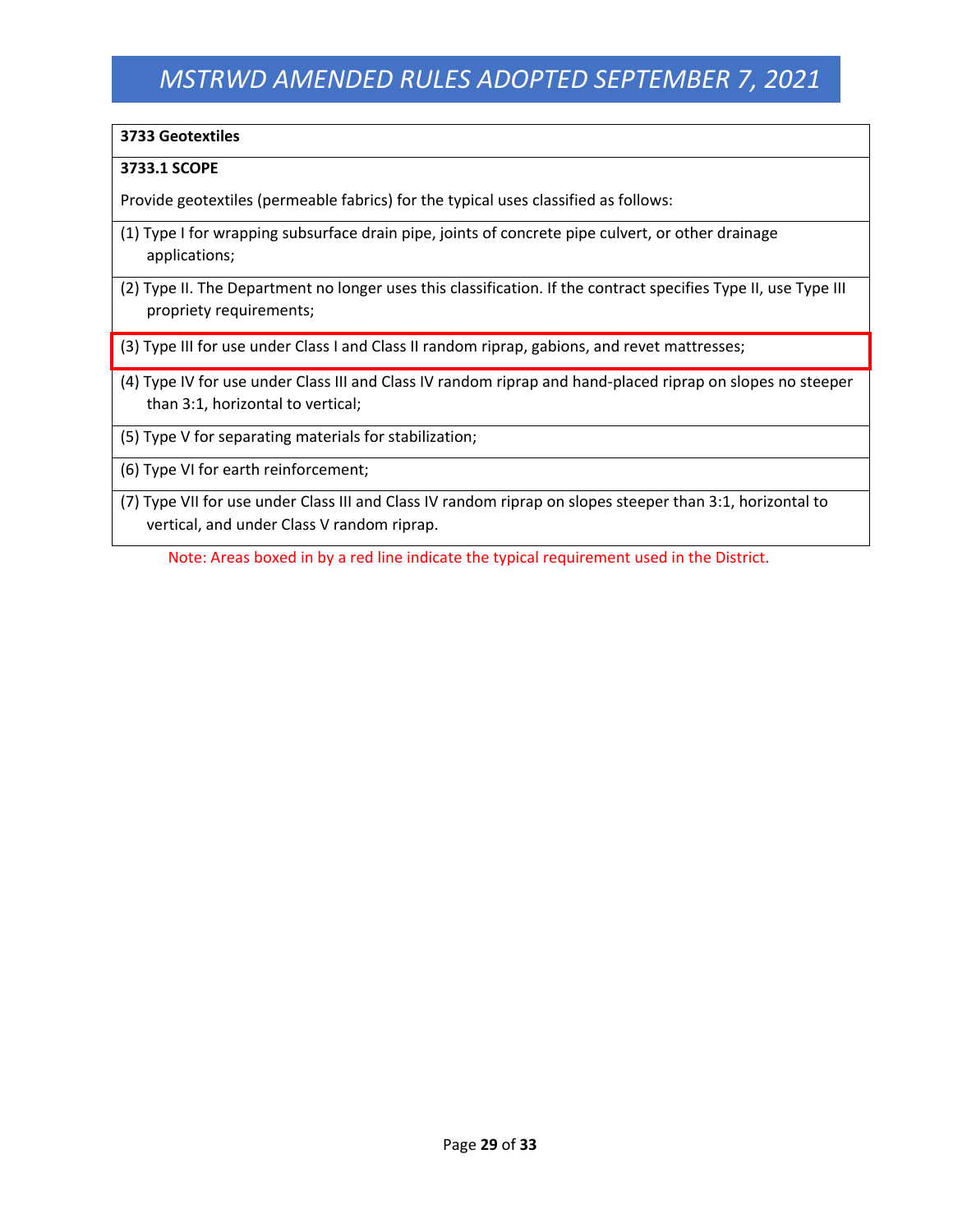#### Definitions

For the purpose of these regulations, certain words and phrases shall be defined as follows:

- **Administrative Compliance Order** shall be an order by the MSTRWD Administrator, pending a Board hearing to determine if there is a violation in which a compliance order of indefinite duration will be ordered and the property owner will then have to apply for an after‐the‐fact Permit and take corrective or restorative action.
- **After‐The‐Fact Permit** shall mean a permit that is given to a land‐owner when work requiring a permit occurs before the landowner receives authority to commence the work.
- **Artificial Drainageway** shall mean a watercourse artificially constructed by human beings where a natural watercourse was not previously located.
- **As‐Built** shall mean the original design drawings revised to reflect any changes made in the field.
- **Board** shall mean Board of Managers of the Middle Snake Tamarac Rivers Watershed District.
- **Control Structure** shall mean structure that is placed in a drainage conduit (ditch, tile or culvert) which provides control of the stage or discharge of surface and/or subsurface drainage.
- **Compliance** shall mean the action or fact of complying with a wish or command.
- **District** shall mean the Middle‐Snake‐Tamarac Rivers Watershed District.
- **Dike** shall mean any embankment or structure above natural ground for controlling or holding back water.
- **DNR** shall mean the Department of Natural Resources.
- **Drainage Authority** shall mean the Board or joint county drainage authority having jurisdiction over a public drainage system or project.
- **Drainage Capacity** shall mean the maximum amount of the water that a drainage system can contain.
- **Drainage Coefficient** shall mean the design capacity of the drainage system and is typically expressed as a depth of water removed in 24 hours (inches/day).
- **Drainageway** shall mean a route or course along which water moves or may move to drain a region, such as a ditch.
- **Dredging** shall mean to clean out the bed of by scooping out mud, weeds, and rubbish with a dredge.
- **Emergency** shall mean circumstances posing an imminent threat to human life, dwellings, roads, or other structures, or the interruption of use of home septic systems due to flooding. **Emergency** may also include other circumstances as may be determined by the Board of Managers of MSTRWD in its discretion.
- **Flooding Conditions** shall mean when ditches immediately downstream of works or outlets reach full capacity or culverts are running full and /or local river has hit moderate flood stage.
- **Flood Mitigation** shall mean the act of alleviating the effects of floods and flooding by moderating or reducing the severe damages resulting from floods through structural and nonstructural flood management measures.
- **Freezing Conditions** shall mean when water conveyed by a drainageway, culvert, bridge, etc. begins to form ice.
- **General Welfare** shall include any act or thing, tending to improve, benefit or contribute to the safety or wellbeing of the general public or benefit the inhabitants of the District.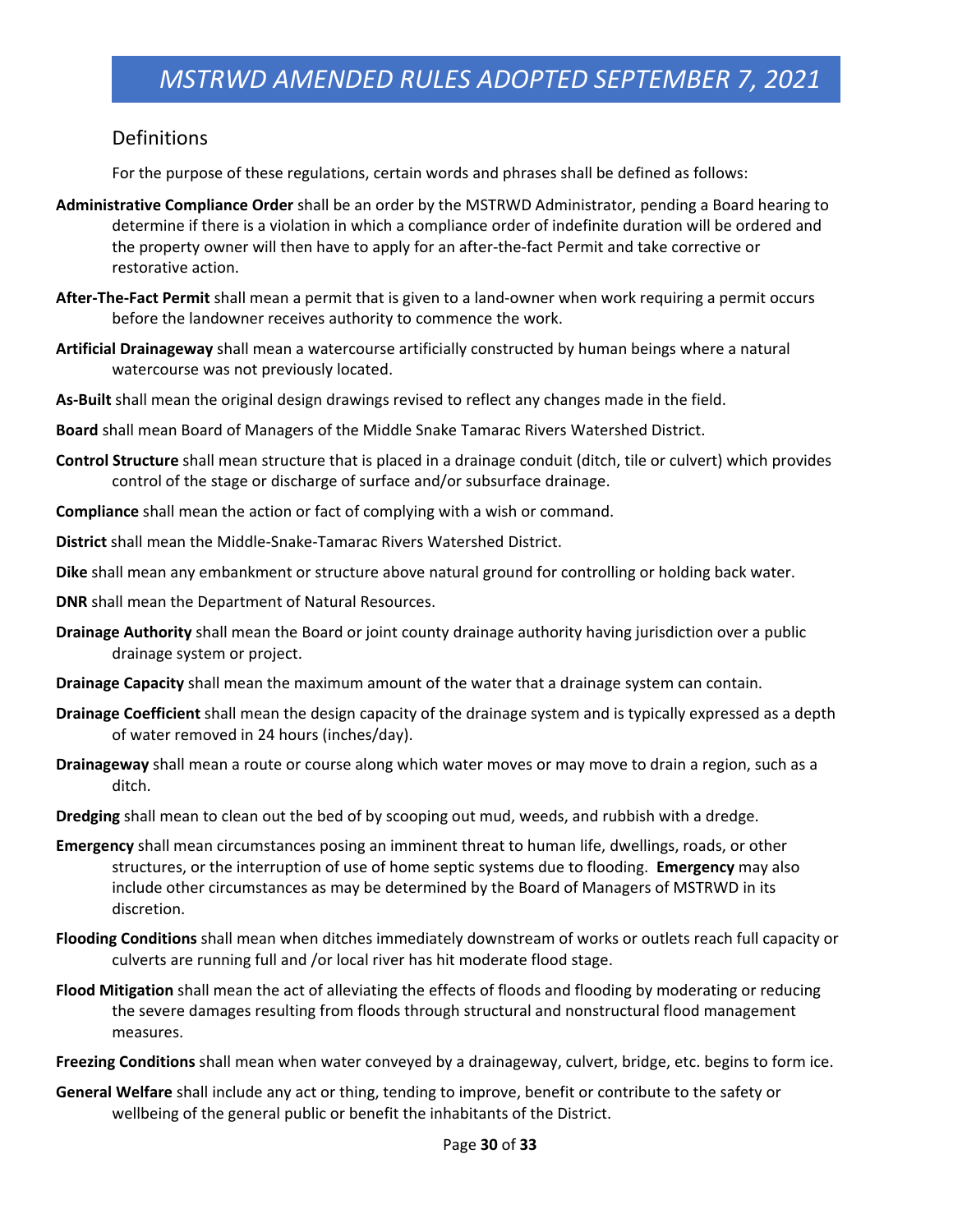- **Grandfather** is a provision in which a previous rule continues to apply to some existing situations while a new rule will apply to all future activity.
- **Groundwater** shall mean water held underground in the soil or in pores and crevices in rock.
- **Hydraulics** shall mean the branch of science and technology concerned with the conveyance of liquids through pipes and channels.
- **Hydrology** shall mean the science that encompasses the occurrence, distribution, movement and properties of the waters of the earth and their relationship with the environment.
- **Improve** as the term relates to a public drainage system shall mean tiling, enlarging, extending, straightening, or deepening of an established and constructed public drainage system. As the term relates to other facilities, "improve" shall mean the expansion or enlargement of the facility or facility's capacity beyond that which was originally constructed.
- **Installer** shall mean a person or company that undertakes a contract to provide materials, labor, a service or to do a job.
- **Integrated on/off** shall mean technology that allows a tile drainage pump to be remotely or automatically controlled based on flood or high water conditions in the outlet
- **Landowner** shall mean an individual or entity that is not prohibited from owning agricultural land under section 500.24 and either owns eligible land or is purchasing eligible land under a contract for deed.
- **Lateral** shall mean any drainage construction by branch or extension, or a system of branches and extensions, or a drain that connects or provides an outlet to property with an established public drainage system.
- **Legal Drainageway** shall mean a route or course along which water moves or may move to drain a region established under M.S. 103D or M.S. 103E.
- **Levee** shall mean a bank or mound of earth that is built or placed in a manner to keep the flow of water in the continual direction it hydraulically flows to, to protect an area from flooding.
- **Licensed Professional Engineer** (PE) shall mean an engineering professional possessing a state licensure in good standing in the State of Minnesota.
- **Maintenance** shall mean to restore a structure, drainageway or other facility to its originally constructed configuration or condition. In the case of a natural drainageway, maintenance may include the removal of accumulated sediment, vegetation and debris.
- **May** shall mean permissive.
- **M.S.** shall mean Minnesota Statute.
- **Misdemeanor** shall have the meaning given in Minnesota's Criminal Code.
- **MPCA** shall mean the Minnesota Pollution Control Agency.
- **Natural Drainageway** shall mean a natural channel that has definable beds and banks capable of conducting confined runoff from adjacent land.
- **NPDES** shall mean National Pollutant Discharge Elimination System.
- **NRCS** shall mean the Natural Resource Conservation Service.
- **Operating Plan** shall mean a document that describes how a pump will be managed and who is to be contacted for problems.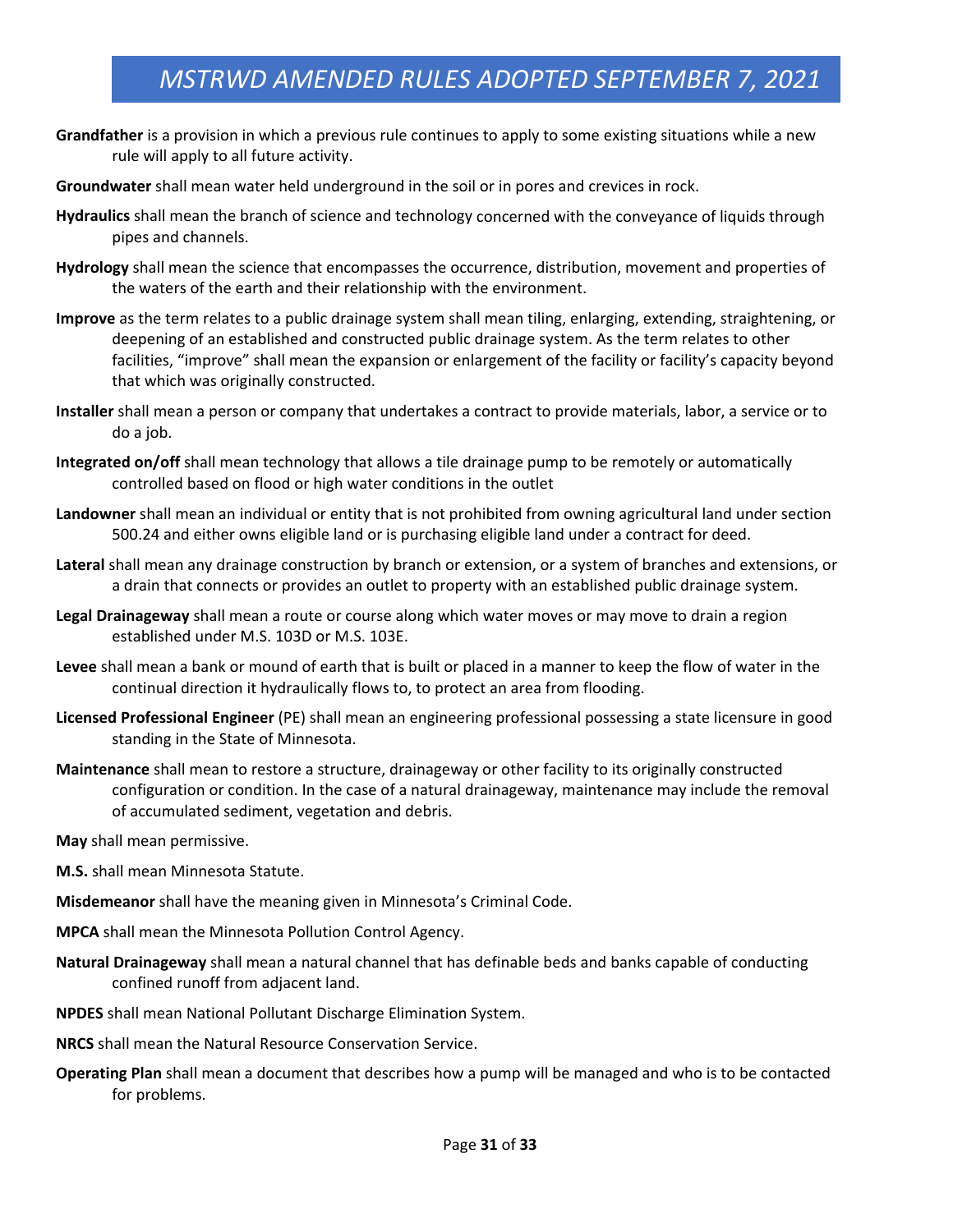**Permissive** shall mean allowed but not obligatory; optional.

- **Permit** shall mean an official authorization from MSTRWD for work subject to the administrative rules of the MSTRWD.
- **Permit Application Form** shall mean a document which an applicant must completely fill out to begin the process of obtaining a permit from MSTRWD.
- **Permittee** shall mean the person to which a permit is issued.
- **Person** shall mean an individual, firm, partnership, association or corporation, but does not include public or political subdivisions.
- **Political Subdivision** shall mean a county, town, school district or a political division or subdivision of the State.
- **Power of Attorney** shall mean the authority to act for another person in specified or all legal or financial matters.
- **Private Drainageway** shall mean a drainage way other than a public drainage system or natural drainageway constructed on private property.
- **Public Drainage System** shall mean a watershed, county, judicial or other drainage system established under M.S. 103D or M.S. 103E.
- **Public Health** shall mean an act or thing that tends to improve the general sanitary condition of the community by drainage, relieving low wetland or stagnant and unhealthful conditions, or preventing the overflow of any property that produces or tends to produce unhealthful conditions.
- **Public Corporation** shall mean a County, Town, School District or political subdivision or agency of the state. Public Corporation except where the context clearly indicates otherwise does not include the District.
- **Reservoir** shall mean a large natural or artificial lake used as a source of water supply.
- **Right‐of‐way/Public Right‐of‐way** shall mean the legal right to pass along a specific route through grounds or property belonging to another.
- **Runoff** shall mean the draining away of water (or substances carried in it) from the surface of an area of land, a building, or structure, etc.
- **Shall** is mandatory, not permissive.
- **Siltation** shall mean the process by which water becomes dirty because of fine mineral particles in the water.
- **Subsidence** shall mean the gradual caving in or sinking of an area of land.
- **Sub‐watershed** shall mean a hydrologic area less than the entire area under the jurisdiction of a drainage authority.
- **Surface Water** shall mean water that collects on the surface of the ground.
- **SWCD** shall mean the Soil and Water Conservation District.
- **Tables** shall mean to postpone consideration of permit until the following Board meeting.
- **Transferee** shall mean a person to which a permit is transferred.
- **Top‐of‐Bank** shall mean the first major change in the slope of the incline from the ordinary high water level of a water body.
- **Subsurface tile drainage** shall mean an agriculture practice that removes excess water from soil subsurface.